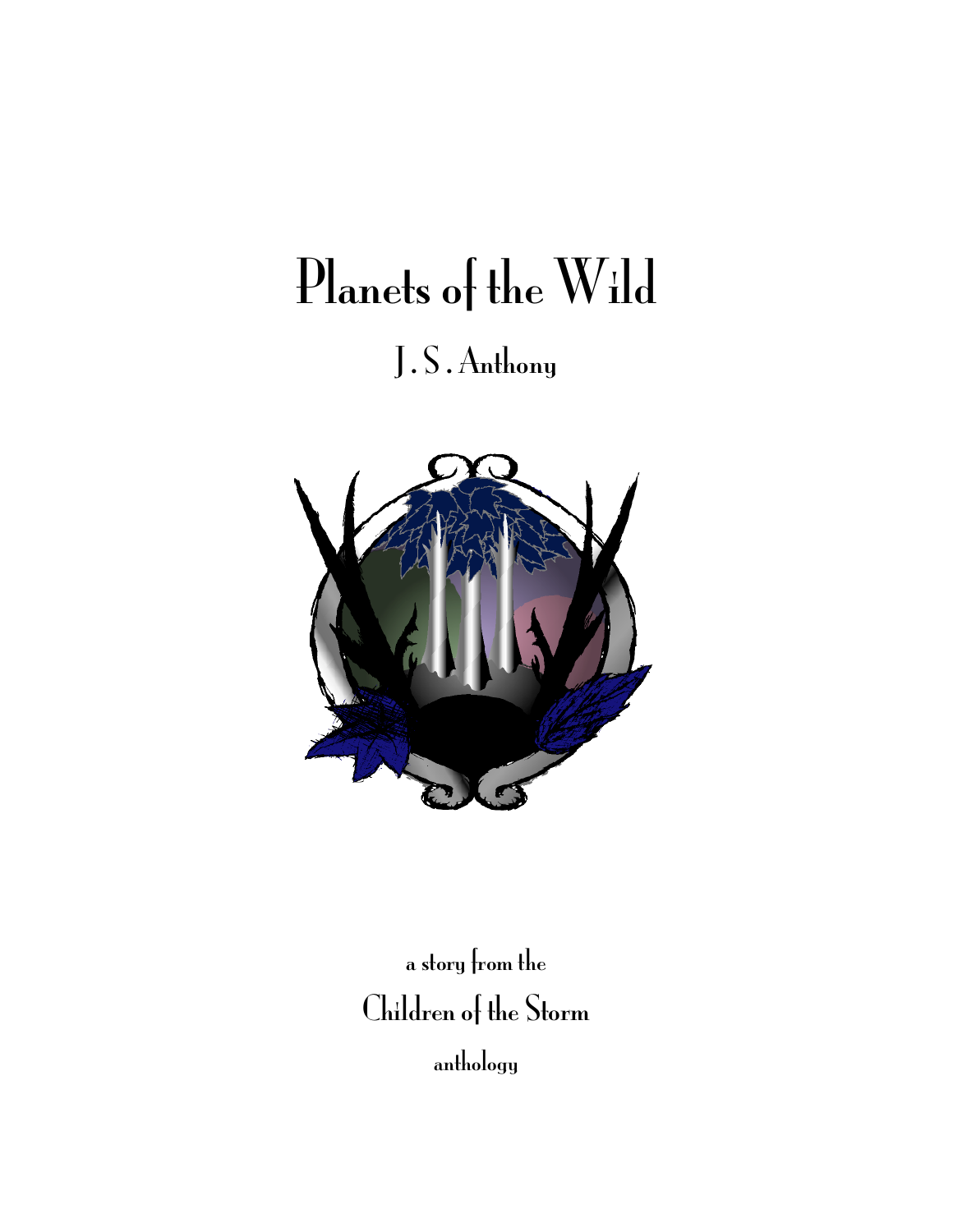## Chapter 1 A Face on the Wall

Again I was a child. In a single instant, reason lost its grip on my soul. At once, I was subject to the tides of emotion! At once, I was haunted by the reckless flight of my imagination.

#### *A face had appeared upon the wall.*

The abruptness of its intrusion startled me right from the doze of my slumbering strides. Sudden alarm rushed me to a mortal panic! In that feverous state, I froze. Rigid desperation strained my eye leftward on the wall. Its horrid eyes pierced over me, spilling from the shadows there. Even from this frightful periphery, the uncanny nature of my demon showed its strange peculiarity.

#### *It both was, and yet was not.*

It was distinct against the normal things: the books, the furniture, the adornments and the curtains. Yet it also was *composed* of those assorted things! It was an angled happenstance of fate, which my thoughts twisted to give life. Shivers flared through me. The great discomforts of shock rattled and whipped in a whirlwind of thought! My mind was still halfway asleep; like an ill-tempered child it writhed as I abruptly demanded it waken! For this reason, I could not be certain if what I saw was a dream slipped into my waking thoughts…or else a horrid reality nearly missed, owing to my slumberous saunter. However, before I could think further… the *apparition* passed.

It vanished! I stood alone once more.

It was gone! I snapped from my paralyzed panic.

Quickly, I retraced my steps! Hurrying back, I stood as I had moments before, though now with eyes wide and frantic. Investigative fervor wrested myself from any hope of quickly retiring to bed. I beset the hallway with a careful inquisition. Sudden gusts of reason began to reassure me then, and my fear contested little. For under scrutiny the wall was once again: *just a wall.* The dangerous gait of my heartbeat finally began to lessen.

I recall how treacherous this hallway seemed in my youth; estates *must* certainly be for adults more than for children. Labyrinthine convolutions of the manor had ever daunted my brother and I! The long trek grew fearsome each night; twas a trial I must pass, should I wish for the relief of the bathroom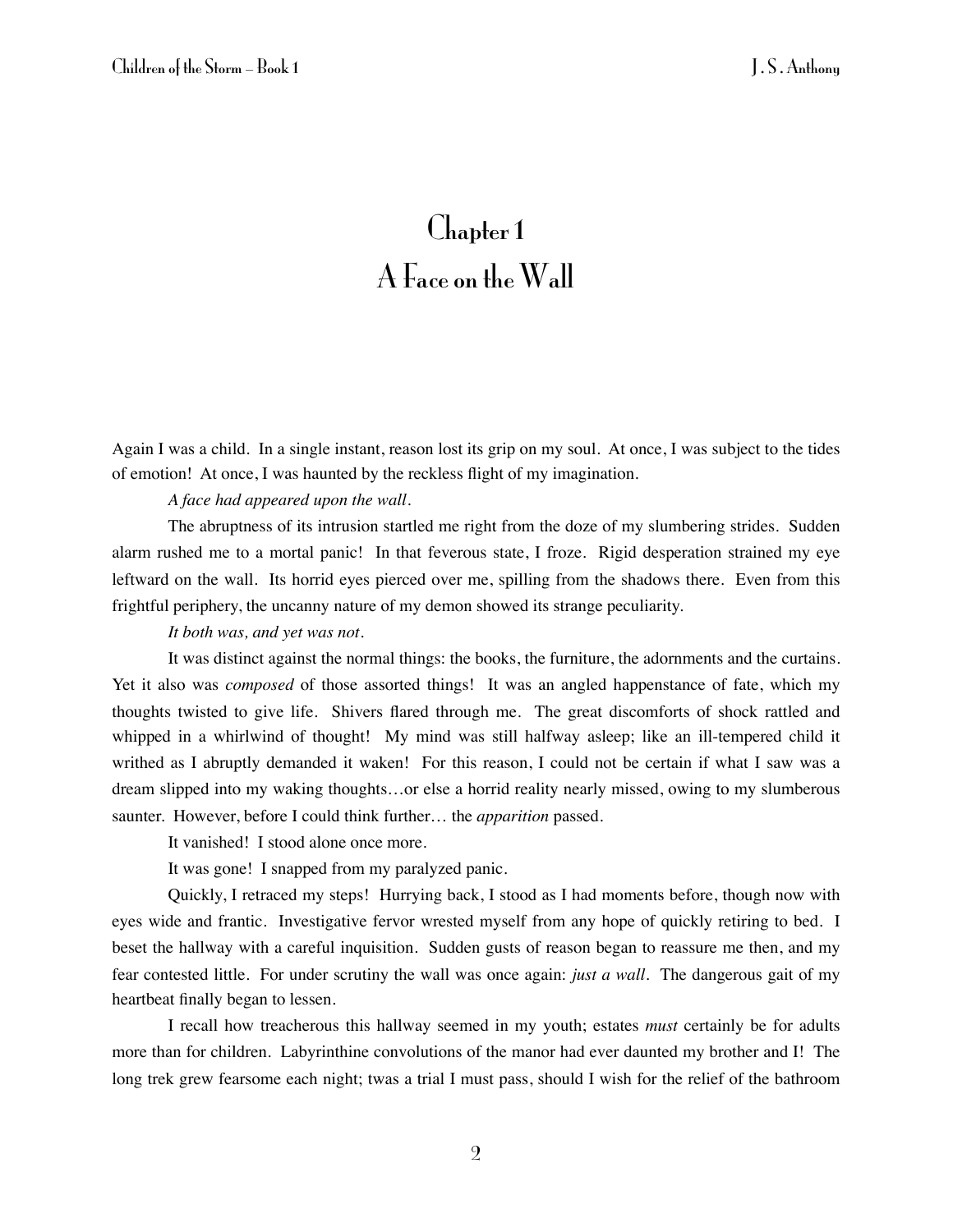on its end. Yet age gives growth to reason. And reason had taught that sprites in shadowed hallways were more a fiction than a fact.

All the same, I contented myself to circumspect twice more about, peering intently past some presumptive point in space. Yet scanning the far wall of my study with cautious looks, I was lowered fully to ease. My fear had been unwarranted. Indeed, reason caught up completely to the start I had taken! It lay hold of what terror had not gripped me since childhood, quelling it to dormancy.

It certainly had that bizarre quality of a dream, I'd reasoned then. For as I stepped through my hallway the appearance of that ghastly smile on the wall was both surreal and also felt tuned *specifically* to my mind. This was of course the sure test of a dream; it revolves around a person. Though another thing weighed against this fact. For it's countenance somehow was at odds with what supremacy my mind has over such lucid fancy! *It possessed also that frightening demand to believe it, which only real things may command.* I certainly *must* have seen that face, that horridly real and yet eldritch formation of objects grinning in my hallway.

Perhaps Dr. Thornton had been accurate in his prescriptions; perhaps lacking such passion in my waking hours, plagued me with these ethereal notions in slumber? Surely from such prolonged deprivations of true adventure, compounded by my arduous fixations, these fantasies of the night have broken my threshold and invaded my waking gaze! My callow dreams must be seeking some outlet for their fascinated energies. Perhaps I am too withdrawn inside this house after all?

#### *I certainly could use a holiday.*

Resolved upon this conclusion, I turned thence to continue on. At ease, I thought once more of the vision I had seen –– content to treat its occurrence with an air of rational and detached distance.

It is strange, how the mind spins. It turns inwardly throughout such grand wheels. Those wheels seem to me now, tethered also to what annulus runs the furtherest rims of creation! So we may imagine greatly. Yet also it stoops to creaturehood and baser instincts. As the mind soars to breach the bounds of mortal ability, it may turn at the same instant and behold panics likened to the lowest of beasts.

#### So I was then.

That even as I consoled my waning fright, waxed over by sapient exercise, the former flared up yet again! As I turned back to continue… I saw its grin a second time. There, out of the corner of my eye, it looked.

#### *That face.*

That horrid countenance glanced with grim apathy from amid the far wall!

I froze, again unmoving. I turned neither to nor fro. But I let my left eye peer askance, and study. Worried I was, that were I to turn thither it should vanish as before! Quickly, I decided I ought to gather what I may of its composure, while from this bleary angle.

It seemed that here, from such an exact perspective, was found an amalgam of many precisely situated objects! These worked to form the eclectic visage now watching me. How can it be said? But that as I mentioned once: this face both *was* and yet *was not*. From any direct angle it ceased to be.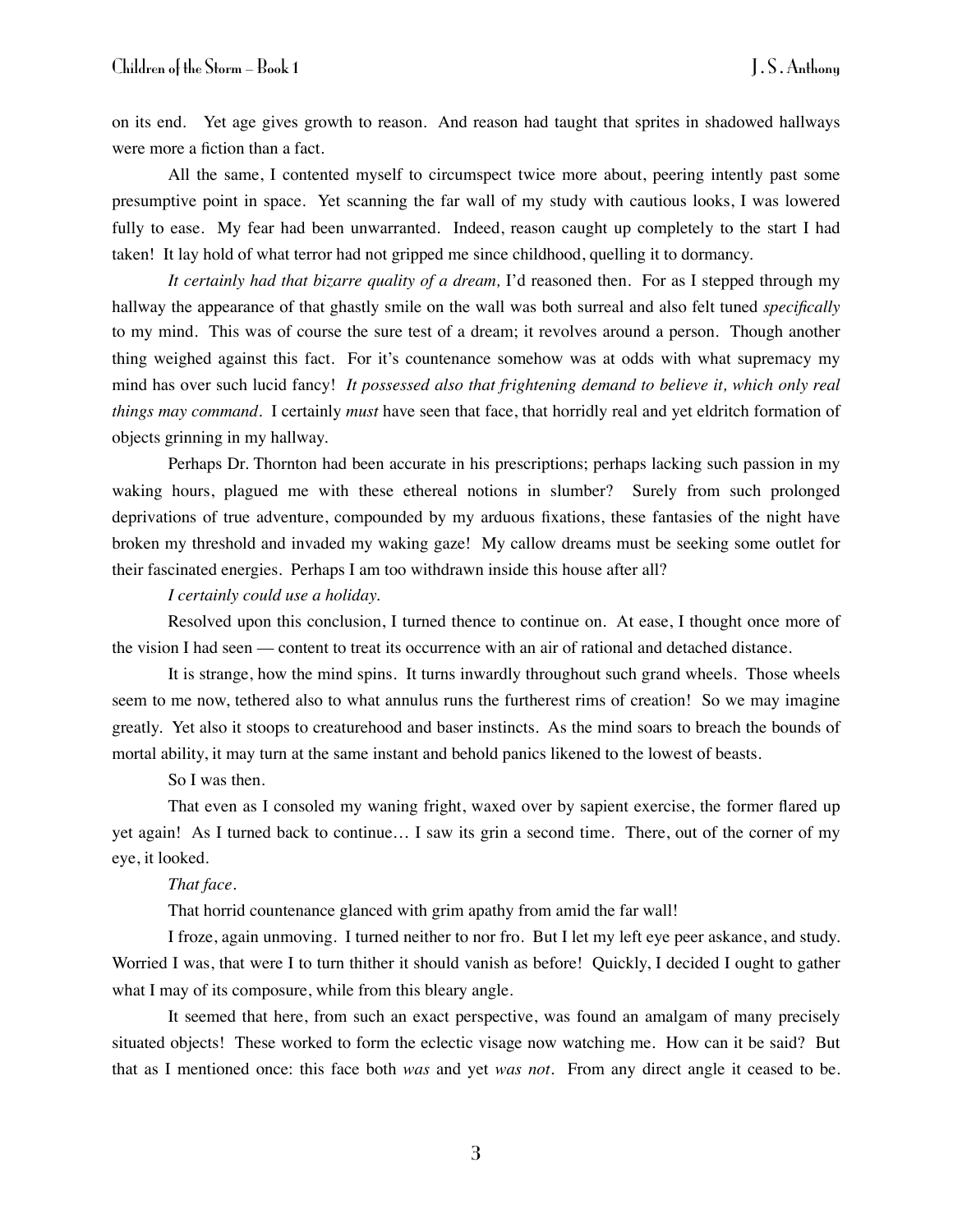Though from this strict position – what's more from *only* this tangental line of sight – it glared forth to me. Only askew did it come to life.

I wondered at this, thoughts drifting again to childhood, and the behemoths constructed from any and all objects whilst blanketed in the dark, and I blanketed in daydream. But before I could reason meaningful thoughts from this, I discerned a voice that called out *my name.*

"*Simeon*," it whispered, "that *is* your name, then?"

My mind halted, ears preening with sudden attention.

But for all their straining, silence greeted me.

Had this face just spoken? My mind began to race in such wonder, pouring over how all this could be. It seemed I had sunken into some state of questionable cogency! But what was the cause?

"There you are again," came the voice.

Consciousness searched frantically, with without much explanatory success. How may I evaluate this second utterance? Again, like a shadow, it fled my investigative light. Yet this brought certain ideas to mind. Perhaps the voice, like the face, was only found wherefrom it was *not focused on*… Twas existent only in passing. Whence I looked, the face vanished. Whence I listened, the voice dissipated. But turning away the face appeared! And when thinking aught else, so sounded those whispers. I was soon confirmed in this theory as my ratiocinations were thus interrupted…as soon as when I began to form them.

"Here you are once more! Ah, I say then: grab a hold of me quickly, if you may. Quickly then chap, before you dart off again!"

In wonder I strained my eyes.

*What looked like a hand now outstretched from the wall.* 

Yet it was also… *not a hand*. Indeed it surely must have *always* been there. From this angle, it simply had *always* appeared to be so. A perfect circumstance of factors aligned to reconstruct both the face and now the hand. They always were but only now were they known, only significant from this narrow poise. All the same I felt compelled. Though reason told me this be some faint imaginary thing, the thing itself beckoned with that strange *edict of reality*. The command to believe its call was echoing in my ears…to reach out and grasp that hand.

What can be said of this? How strange was this thing, which gripped my wonder thus to reach out and grip the mysteries laying beyond? Aye. *Beyond* is the word; for what fascinations of adventure may plague the young, in the old grows only stronger. Deceived unto hibernation are they. Thus, when wakened in mid-life or elsewhere, they are become violent surges of passion and determination. So it was that while fear still flooded me: this stronger notion urged me wayward. Further it was reason itself, which at last goaded me on!

I was so convicted of control and of sanity that I let out my hand, and swept it through where I was *certain* there to be only air. That mysterious face and its hand surely only *appeared* extended to me. Twas surely some work of manipulative depth, carefully circumstantial angles, and the darkness of the hour!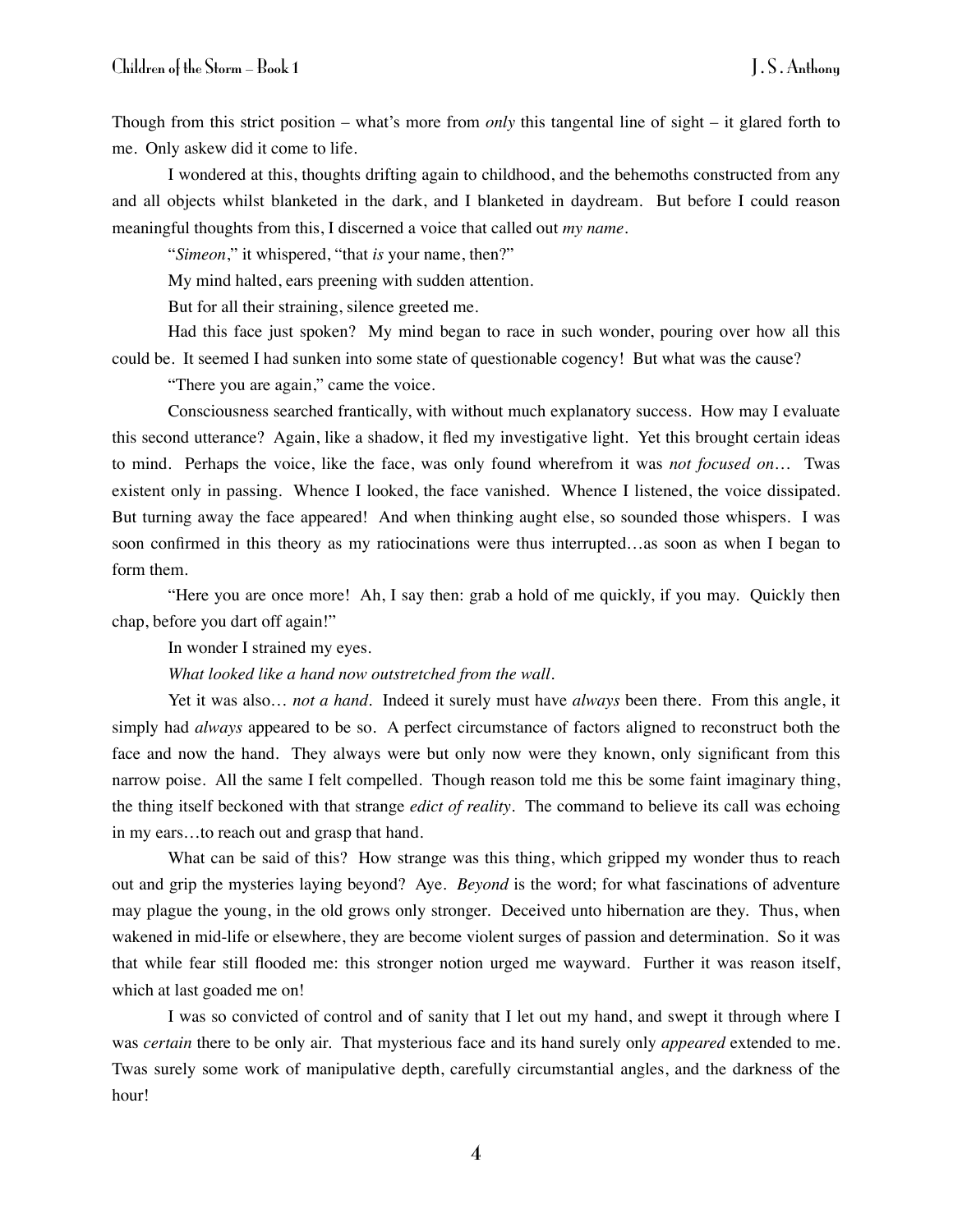It is strange…how in wisdom we are foolish and in folly we are wise.

My hand caught midway as the other hand gripped my own.

In horror then, I whirled thus!

Away from my carefully posed perspective, I turned!

I looked straightly into the eyes of the other, suddenly swallowed in its gaze. All else for a moment was bound from me. Twas an experience altogether alien to any other thing. For when startled by the grip of the ghostly arm I whirled about! But on so doing, an ineffable exchange occurred.

Upon spinning thus, from the hallway to stare into the eyes of my phantom, I had expected to have my world righted to reason. To see there was some explanation of the madness, I sought to resolve composure.

From careful angle, I had felt confined in a work of fiction. Turning away, that world ought to fade! It would vanish, as if I'd turned from the pages of a good book when roused on the shoulder by some companion. When one becomes engrossed in literature or in art, the world about them fades a moment. Their view narrows into that frame, or to those pages. Even if for only an instant, all else dissipates. Yet in these, whence one removes their concentration, the enveloping network of the piece fades! It's overshadowed by reality pouring back in.

Imagine then to have dived into fiction: the reticulum of its art surrounding the soul. Yet then imagine, while so engaged, turning away find that art has extended past its borders! It now lays all around! Suddenly whirling thither to the frame, it's found to hold not that painting… but the former reality. Reality has exchanged itself with the enveloped fantasy.

So it was.

As I turned, I found myself fallen *toward* and *into* the pages, not away from.

The fantasy seemed the wider world!

My study became the narrow page.

The moment I turned leftward and stared at last upon the wall, I discerned that every angle around me, pardon this direct line of sight, now bore sights totally foreign. The feeling that I had turned a wrong corner washed me. I'd drifted in thought while driving the road, and suddenly realized I'd gone too far! At once, I was in some unfamiliar country. For locking eyes with this man before me, my study fled from view. It diminished until it existed only in the reflection I could see upon his spectacles.

I blinked, not trusting my eyes.

Before me stood a man. He appeared about my height, though a few years my elder. His thoughtfully bright eyes studied me from behind prismatic lenses, their warm brown strokes magnified owlishly through these golden mechanical rings.

Shocked unto stupor I released my grip of his hand and let mine own fall beside.

We stood in what looked to be some workshop. The far walls were full of shelves, whereupon numerous books and pieces of bronze machinery lay scattered — open as if half read, loosely and haphazardly bestrewn as if half constructed. Still smitten, I looked back to the man, caught by some glint in his gaze.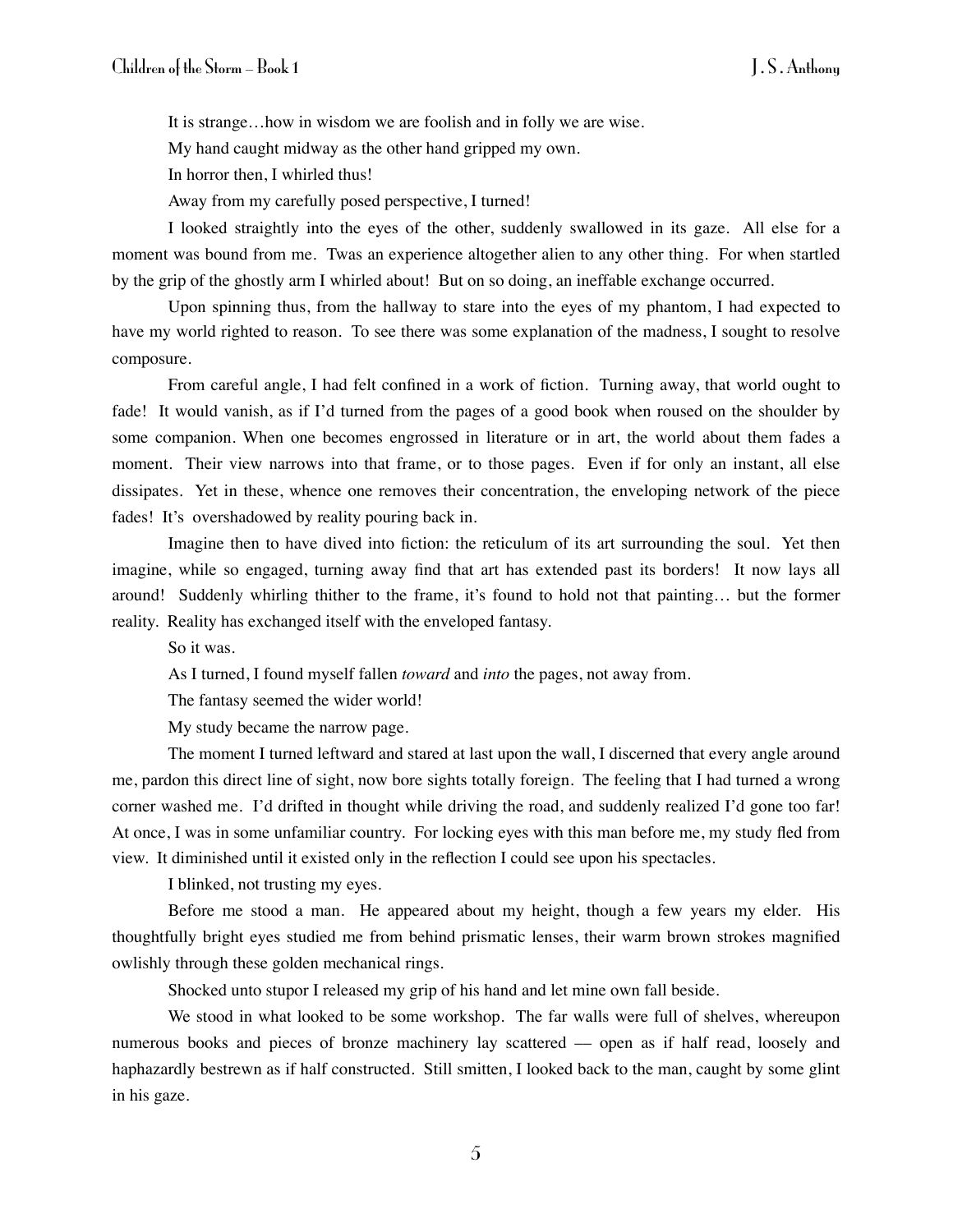There! In the reflection of his spectacles surely retained the image of my study! Just as I had seen it moments before, there it remained. I whirled about. Somehow I expected, for its absurdity, to find my study behind me –– as would naturally produce such a reflection. This proved futile. It lay only thereupon his gaze, not in true existence. Yet again, it persisted to fade the more I bent my thought upon it… until vanishing completely.

Somewhere I knew even then, that it was my industrious fixation, which had pressed it further from reality to nonexistence. But I was compelled by fear to furrow my gaze thither! The very gust, which my grasping flails had wound up, brushed the fleeting petals of my home out of reach! Perhaps if I had known this then, reality would have exchanged itself straight away with these far and inversive wilds. But alas…I was sundered. The other departed, whilst I remained.

And then it was gone.

Totally distant as a fleeting thought within the mind.

"Welcome!" said the man, smiling widely and breaking my daze, "so good to meet you, Simeon."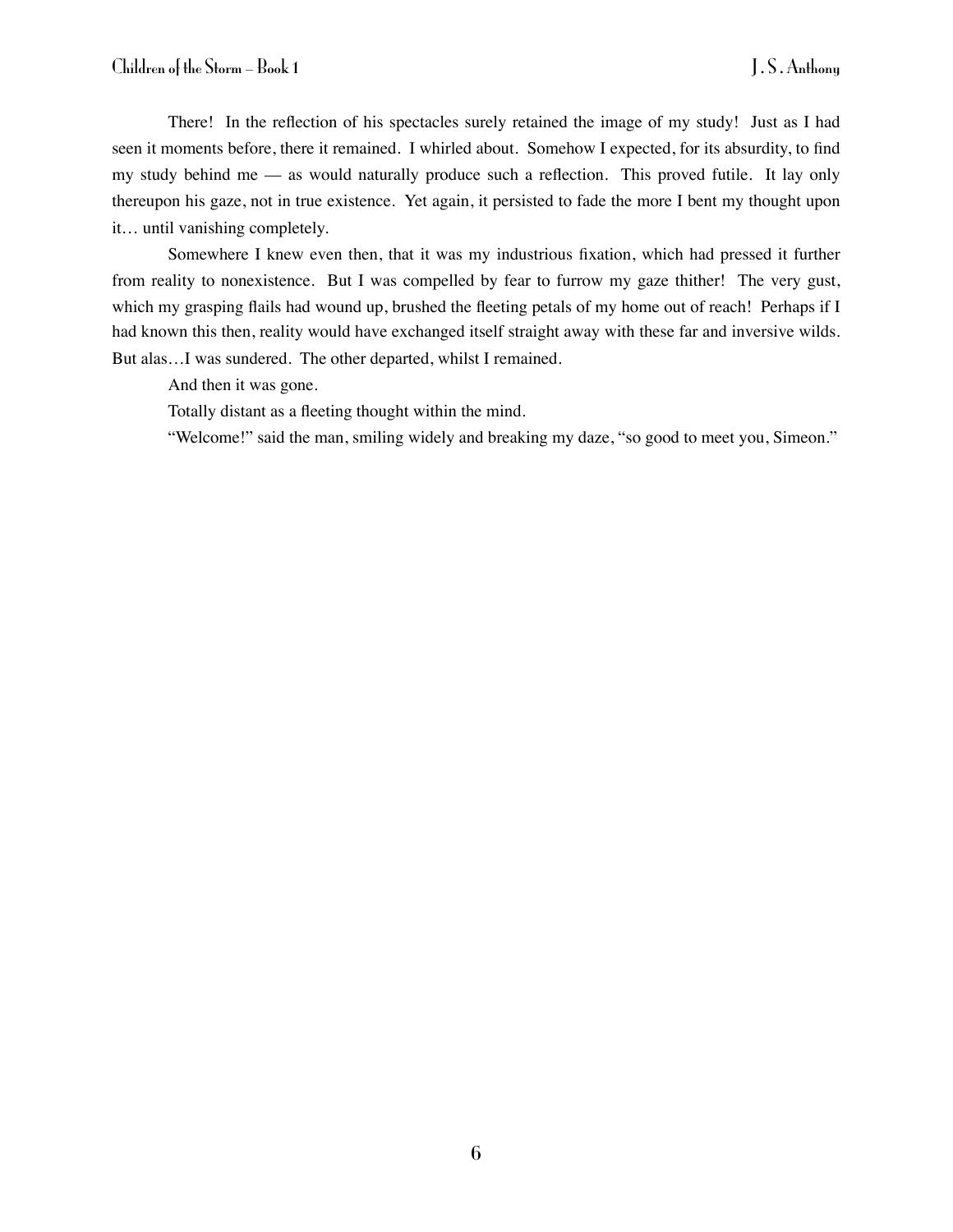## Chapter 2 The Man Called Courtly

"How fascinating," quipped my host, hurrying from me toward a desk on the far side of the room. His thin form nimbly navigated the piles of papers and misshapen gadgetry. Then, totally ignoring my presence, he proceeded to fetch a quill from its perch and scribble furiously on a piece of parchment.

The room, despite the scratching of the quill and the ticking of what I counted to be no less than six oddly constructed clocks, was somehow wrung with vacuous silence. It was perhaps the rush of all the attention that suddenly had since abated.

"I… where…" I stuttered from the vacuum.

"Ah yes, precisely!" he answered without looking away. I turned my head to him, mystified and expecting a further answer to follow. Yet this seemed the only reply I was to expect on the matter. For again we were surrounded by silence but for the clocks and the quill.

"I say, sir," I formulated at last, "where am I? What is this vision?"

"No no no–––that will not do," replied the man to himself more than to me, continuing ever to write. "That is not the question, no. Tis not *where* thou art, but *why*! *Why* art thou come, Simeon?"

"You ask me this, sir? I know it not!"

"Ah yes, excellent!" he affirmed again.

"Can *you* answer this?" I queried.

"Answer thee what?"

"Why I've come?!" I exclaimed.

"*Why*? Nary that I should expend an instant on *that* question! This matter was answered long moments ago. Make haste, to now approach the proper question!"

"Which is?"

"No, definitely not that one." The man shook his head then, as hurt by ignorance.

"You misunderstand me…" said I with simmered frustration. "I wish to inquire of *your* meaning, sir."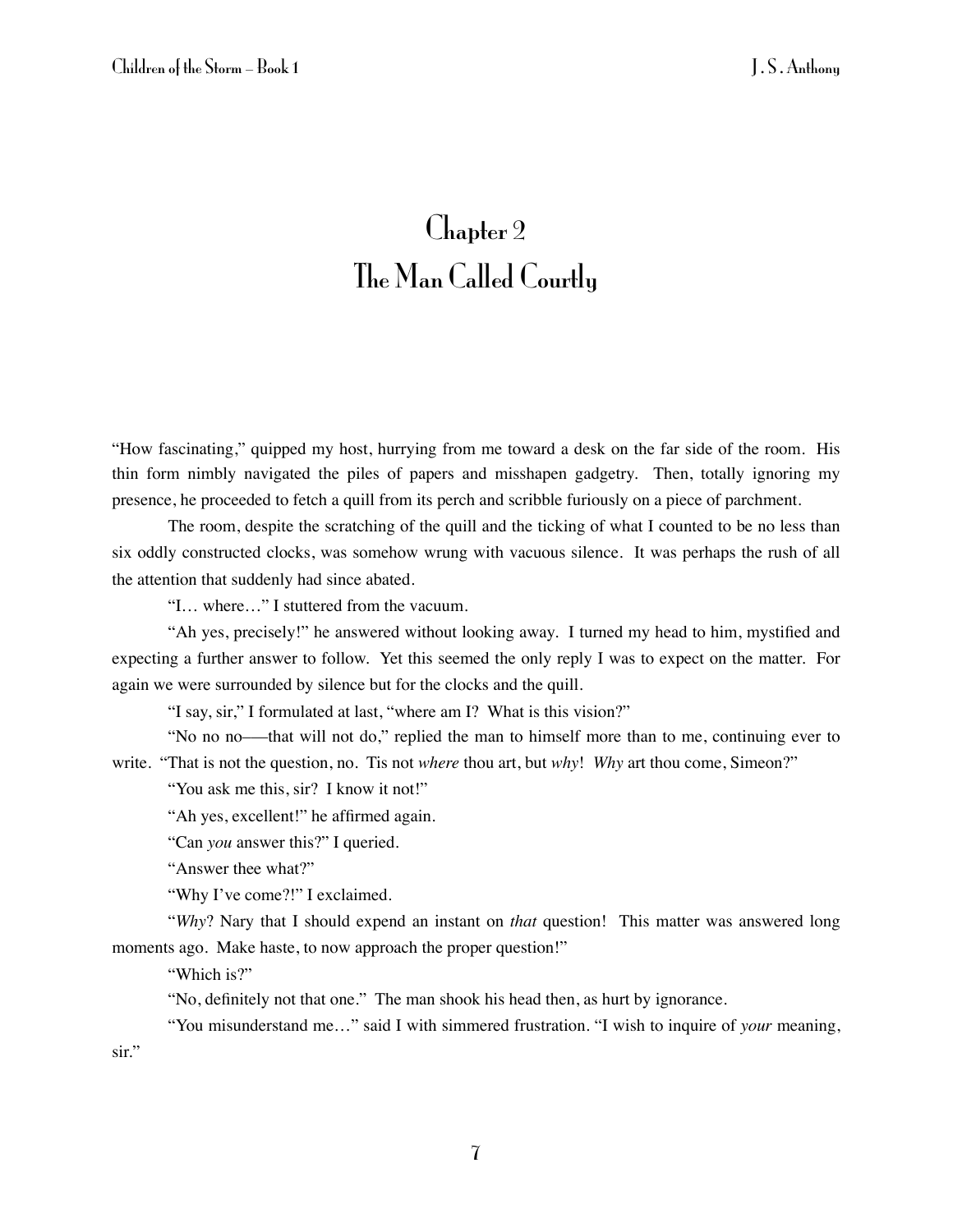"Ah yes! I speak of course of the *question*. The one framing all things! It is this: *why not*? Aye, that is the question! *Why… not.* For whence a man knows why a thing must *not* be–––only then may he discern why such a thing, *which ought not to be*, is."

Lost for words, I instead elected to near my host and press a thought of inquiry I had growing within. Whatever had just happened just, I reasoned, was born from this man's gaze. Surely those eyes are they, which first caught my attention in my study, wherever it may be now. Perhaps these eyes, being the first things to breach my awareness, were also they which made the fatal tear. I neared him.

"Ah!" I exclaimed, whence nigh.

"Hmm?" he answered halfmindedly.

"Your glasses, sir! What sort of contraption are they?"

"Ah, yes! Well done, Simeon. These spectacles are of my own invention. These are they which allow me to peer through reason."

I tilted my head in thought.

"You mean to say they grant you reason? As in, to see reasonably? What sort of totem may allow for such a metaphysical feat?"

"Nay, don't be daft. That sort of visor has long since been in existence; this is nothing so infantile. These spectacles are not to see *reason*. But these allow me to see *through* it. To *look past* it."

"I do not follow you, sir," I lamented, still wondrous sat all this. "It is beyond comprehension."

"Ah! Good, now you've got it."

"What? No indeed. What you say is contradictory, totally incorrigible."

"Precisely said! Well done indeed. *Contradictory*----yes! Such an observation often takes folk some time to arrive upon."

"Surely," I groaned inwardly, "then most have more patience than I for such nonsense…"

The man laughed rapturously. I, in my sardonic disposition, was taken slightly aback.

"Well put, Simeon! Good that!"

"What? I am at a total loss, sir!"

"Indeed! But that is the intent of these, which I call the *unthought lens:* to see past what is reasonable and rational and find all that which is left over."

"Sir, this is utterly nonsensical. Alas, I must request you to return me, inversely by whatever manner you have raptured me hither—–!"

"Indeed. Straightaway, Simeon my friend."

"–––or else I!" but then I registered his agreeable reply. "Oh…Indeed. All right then." I paused for a moment unsure what to say next. But a thought occurred to me, as I was relaxed by the ease of his consent. "I am curious sir, how is it that you know my name?" posed I at last.

"Ah, I espied first your books, whence I looked into your room. Your appellation was inscribed on many covers."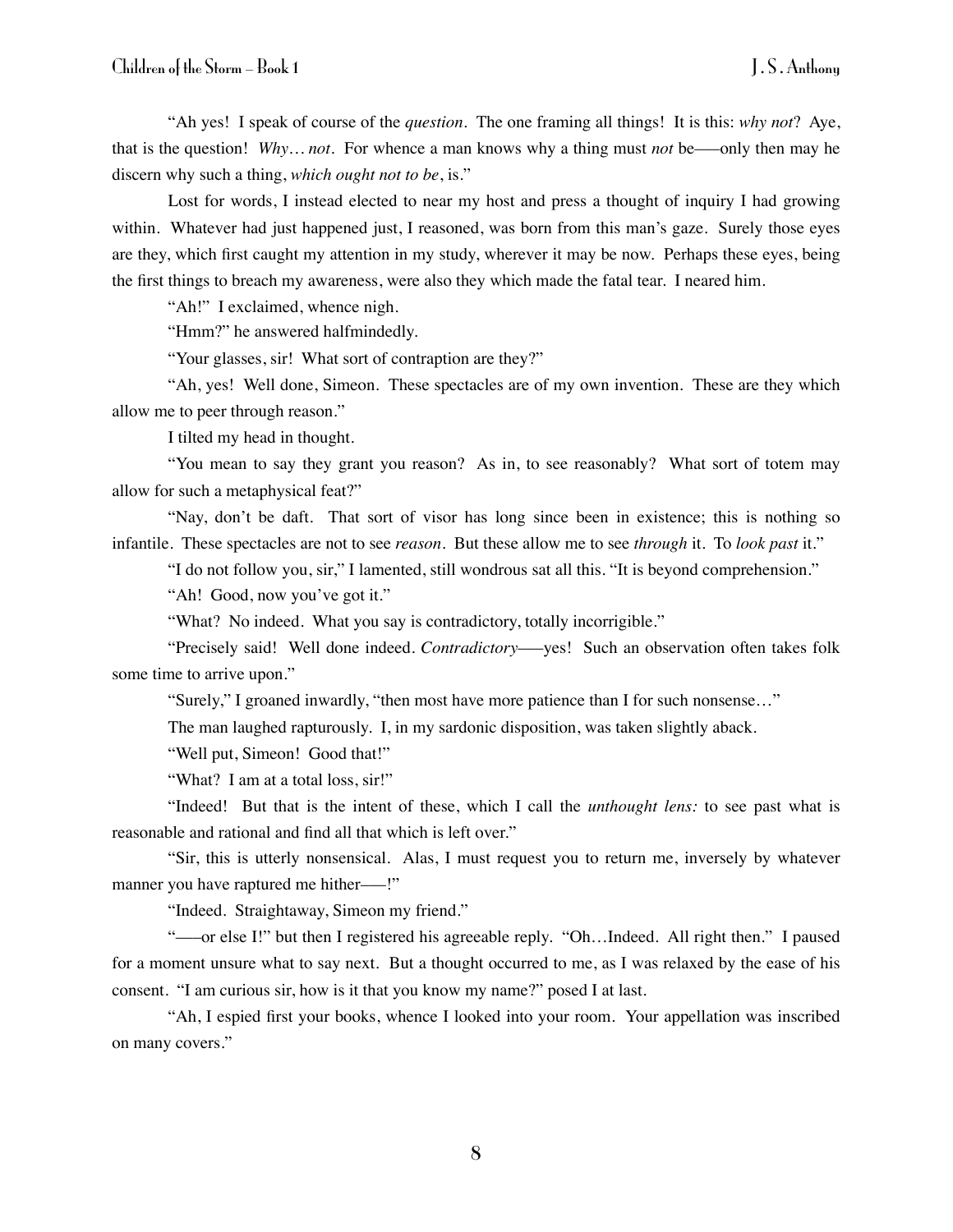"Hmm." I answered him, feeling within a sudden flare of haste to be rid of this place. If not for this urge, I'd have certainly been consumed with feelings of violation due this intrusively ontological optometrist.

"And your name, sir? If this be some trick and I find you've inebriated me with some drug, I must labor to locate and then indict you whence I return!"

He laughed.

"No, tis not a trick, Simeon. I apologize certainly. I hadn't known that you could see me, any more than I knew you truly existed in the world I saw! I thought it more likely that I had stumbled upon some lost repository of knowledge, rather than a home. And what a large estate! Indeed, at the least I thought to have looked only into a potential world, into fiction you see–––that you were not real but some phantasm of possibility. Nonetheless, I am called *Courtly*. Ian Courtly."

"Well, Mr. Courtly," I addressed, "may your 'unthought lens' return me?"

At this, I first noticed my host's face contort in thought, as if sobered.

"I am not certain," came his reply. He removed the spectacles from his nose and laid them on his desk gingerly. So hunched over them then, his brow set in a contemplative and brooding manner. His fists were stacked upon each other, forming a small pillar upon which his chin rested. "I tend *not* to be sure exactly where the ethereal constant of reason is truly rooted, so as to fully sunder my mind from it. But if indeed its laws may be violated, then what left is impossible? Further, if this has been done once, it can be done again. Yet, you must understand, this experience is no doubt equally odd for both of us! Here I am, tinkering with my hobbies as I have ever done...then suddenly I have summoned a man into my very room! Imagine the sensation!"

I was about to question him on this further, when a loud crack thundered from beyond the confines of Courtly's enclosed atelier. It was then I realized that the room, having no windows, could very well have been a single studio or shack, rather than part of a larger abode. Indeed, the proximity of the sound from beyond the doorway would solicit such a theory. It sounded as if a large object of some sort had impacted the earth just there!

"Good heavens!" I exclaimed, "What in the…?"

"Oh yes," said Courtly interrupting, "I had quite forgotten about them. Your arrival has been decidedly diverting!" he exclaimed as he rose. "I would prepare yourself though, they tend to be quite rough, this lot," he encouraged with a pleasantly disarming smile.

"What?" I barely managed to reply, before the door of the shop was burst open.

Some masked figures entered forcefully, rushing to restrain both Courtly and myself. They were upon us before I could utter a word of protest! More then entered, crowding the already small space. I looked in fright to my host: frantically inquiring what should be done, or rather simply to know what was occurring. He simply stared back at me with an insouciant smile.

"Ian Courtly," addressed one such figure from behind a shining black mask, "you have been summoned by orders of King Neito to appear before his court on Opal-Zed. Your compliance is not required, but you may extend it if you wish. Do you comply?"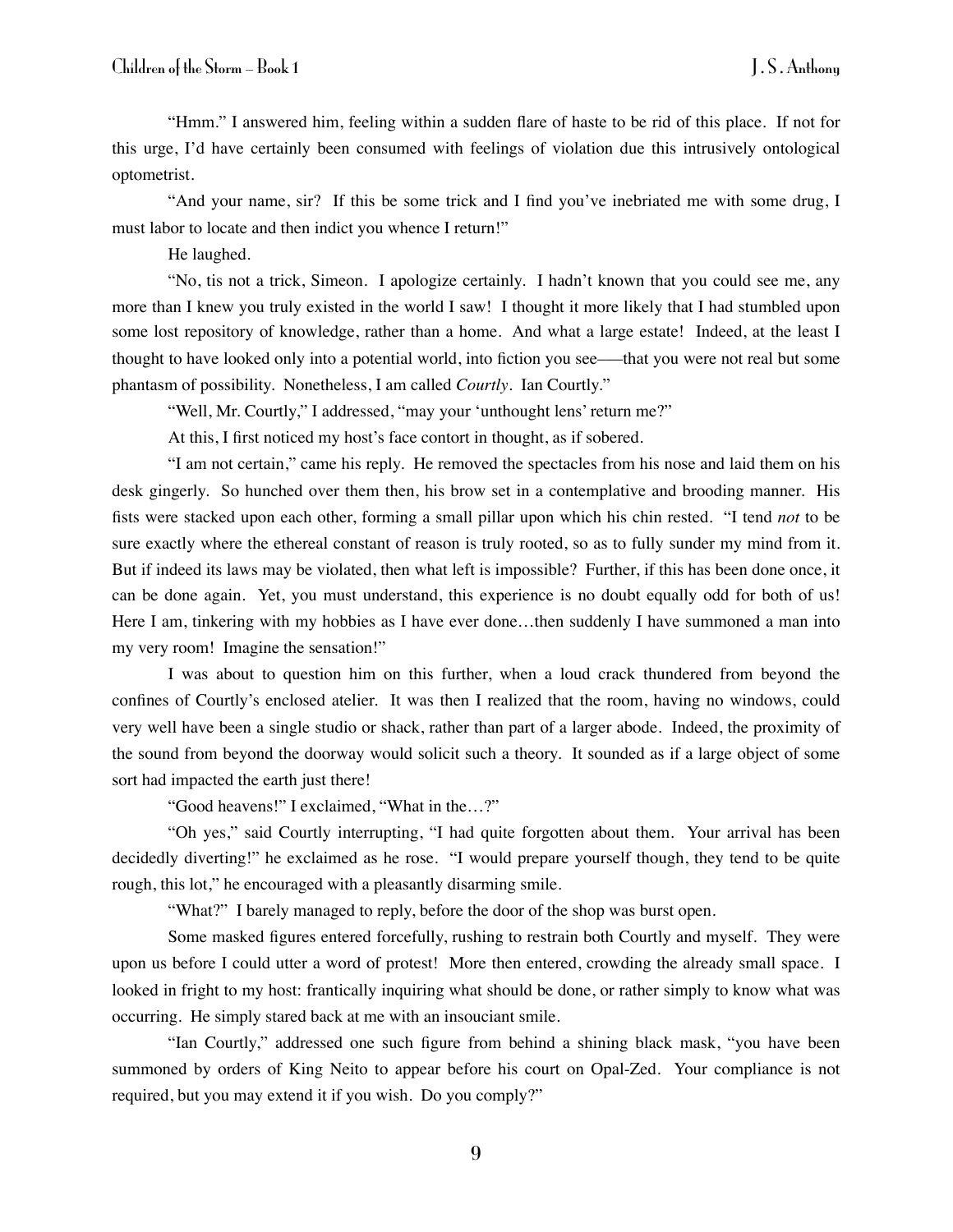"Oh, most certainly," said Courtly cheerfully.

"Very well," returned the trooper. Then to his fellows: "escort Dr. Courtly to the transport." Next he turned to me. "State your name and planet of birth."

"I…am Simeon Cordwell, from Princeton…err…Earth," inwardly vexed for my stuttering.

"Identification not recognized," he concluded, "you will come with us also." He then turned and exited the shop and the other guards followed, dragging us along.

Suddenly aware of my predicament, I attempted pitifully to wrest myself free and snatch the unthought lens from the table where it lay. I am not entirely certain what I intended to accomplish by this; the device was totally foreign to me. But in my confusion, my mind suddenly decided that it ought to do so. Perhaps I saw the lens as the sole means of my return? It is possible, even though all thoughts of home, if any, were soon lost from me. It was a futile effort all the same. I hadn't the chance to make as much as an attempt, for the troopers held me firmly! I was torn from the shop… and from the unthought lens.

"No! Please, I need those!" I struggled nobly, if without avail.

Out from the atelier, Courtly and myself were taken into the brisk and veiled night –– I wailing the entire way thence in a fashion entirely unbecoming. It seemed the atelier was indeed a lone room, though there appeared another set of rooms above it, oddly branching outward the further up the building reached into the barren and vacant sky.

I couldn't discern any other such buildings around us – for it was quite dark – though another thing soon caught my attention. Twas the craft toward which we we being taken.

It seemed a sort of airship, made of some black, steely material. It was not unlike rubber in texture, though cold to the touch. Most features were unclear in the late evening, pardon the faint orange lines glowed about its contours and lended definition. Further, there emanated a hum that rose ever distinct as we neared. My resistance waned some at the first sight, taken in with these things. Yet toil soon rekindled once the large hatch opened on his side! The thought of entering the ship birthed a sudden angst in me. Twas abrupt enough that I recommenced my avid wrestling. But I was not a strong man, nor physically wary. My efforts were rewarded only by a small slip from their grasp enough to clatter my skull about the frame of the vessel's door.

My world rushed into blackness.

The sound of humming and an engine's whirl greeted from afar, rocking me off to sleep.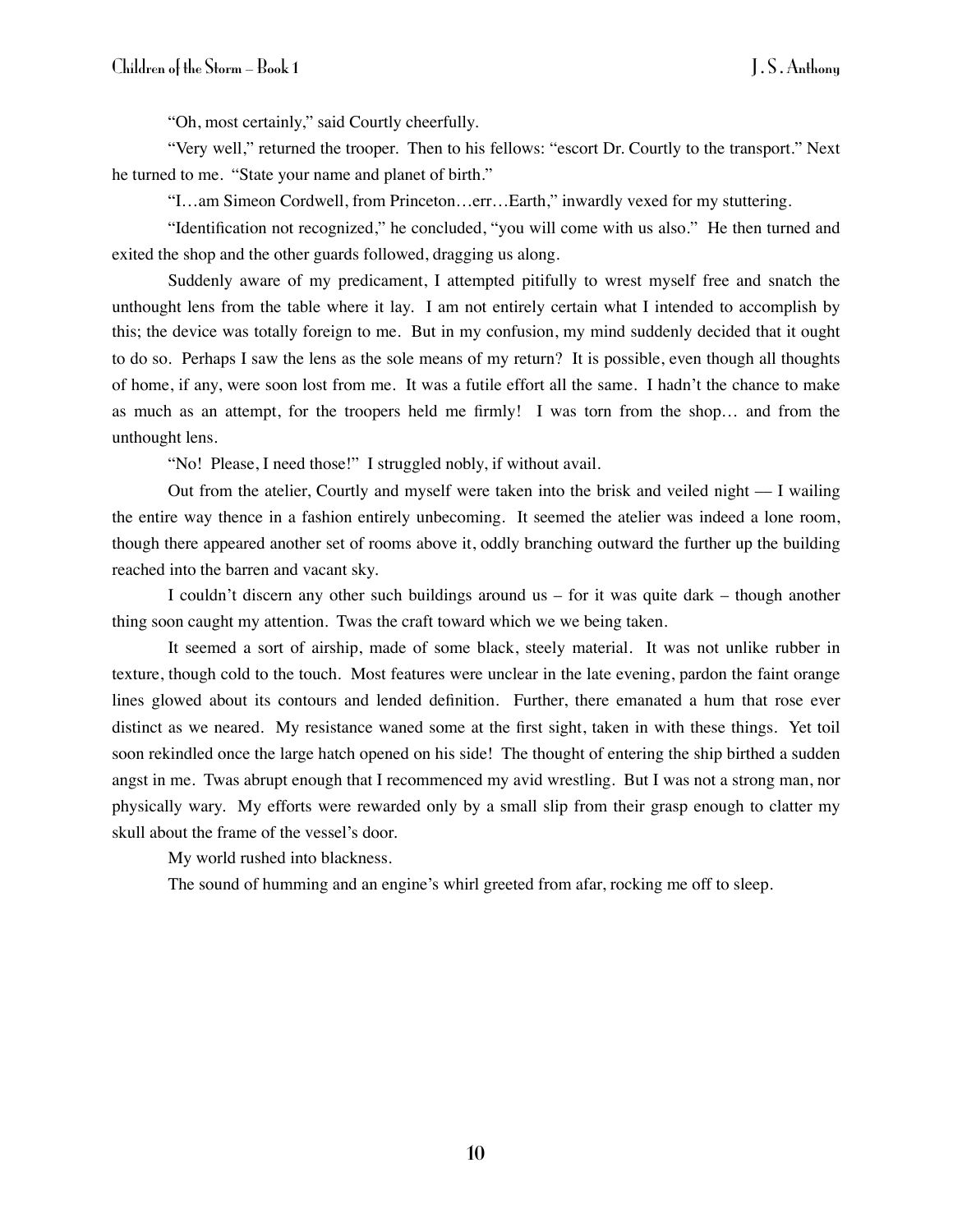# Chapter 3 The Windup King

Coming to wakefulness a few hours prior to our landing, I sat arms folded where fastened. Across me, where he was fastened in like manner, I could discern Courtly's eyes attempting to commune with mine. His face seemed set in a perpetual grin, the sort suited to implore attention and response. Despite the social awkwardness that would ensue in any normal circumstance at a prolonged denial of such a glance, our situation was anything but ordinary. So did I desist. Yet more to the point, I was still vexed at him. Riled even further was I, for I suspected he hadn't comprehend the wrong he'd done me! His lack of repentance bode in me a want to slap the smile right from him.

Thusly did we make the rest of our trip — he pining for conversation and I not appeasing him. It is odd, how youthful my companion acted. I came to question my former conjectures regarding his age. For at the first I thought him possibly older than myself, a man in his sixties. Yet, in the cleaner light of this chamber, I determined the gray of his hair to have been disjunct with his sprightly pallor. Indeed he could be even younger than I, who was then not yet forty.

Such a notion was incredible to me at the time: to be as gray and yet as young.

Yet, all that followed brought me to reevaluate the boundary of what is possible.

Before too long the quiet hum of the craft was surpassed by a prolonged series of loud rattling tremors, and rushing of air from beyond our enclosed chamber. I could only assume that this entailed an end to our journey, though I hadn't ever flown by aircraft before. The confounded things had been buzzing about the skies of my home a few years now — though I still had yet trust them. All the same, the smoothness of our trip had passed. I could now discern the tipping and turning of our transport until it came to a steady rest and the hum simmered low. At this, the troopers who sat near us unfastened our belts and opened the hatch, leading us out.

The sky outside the craft was an odd mixture of light and dark. For as much as it seemed to be night, the courtyard we entered seemed lit with a neon hue about the borders of all its contents. Indeed the heavens were alive! All above us were hung a number of natural satellites, though in a far greater range of colors than our own moon. There were orbs of grayish purple, others of jade or still of amber. These all lit the night, adding to the wideness of the expansive garden. The feeling of openness lay about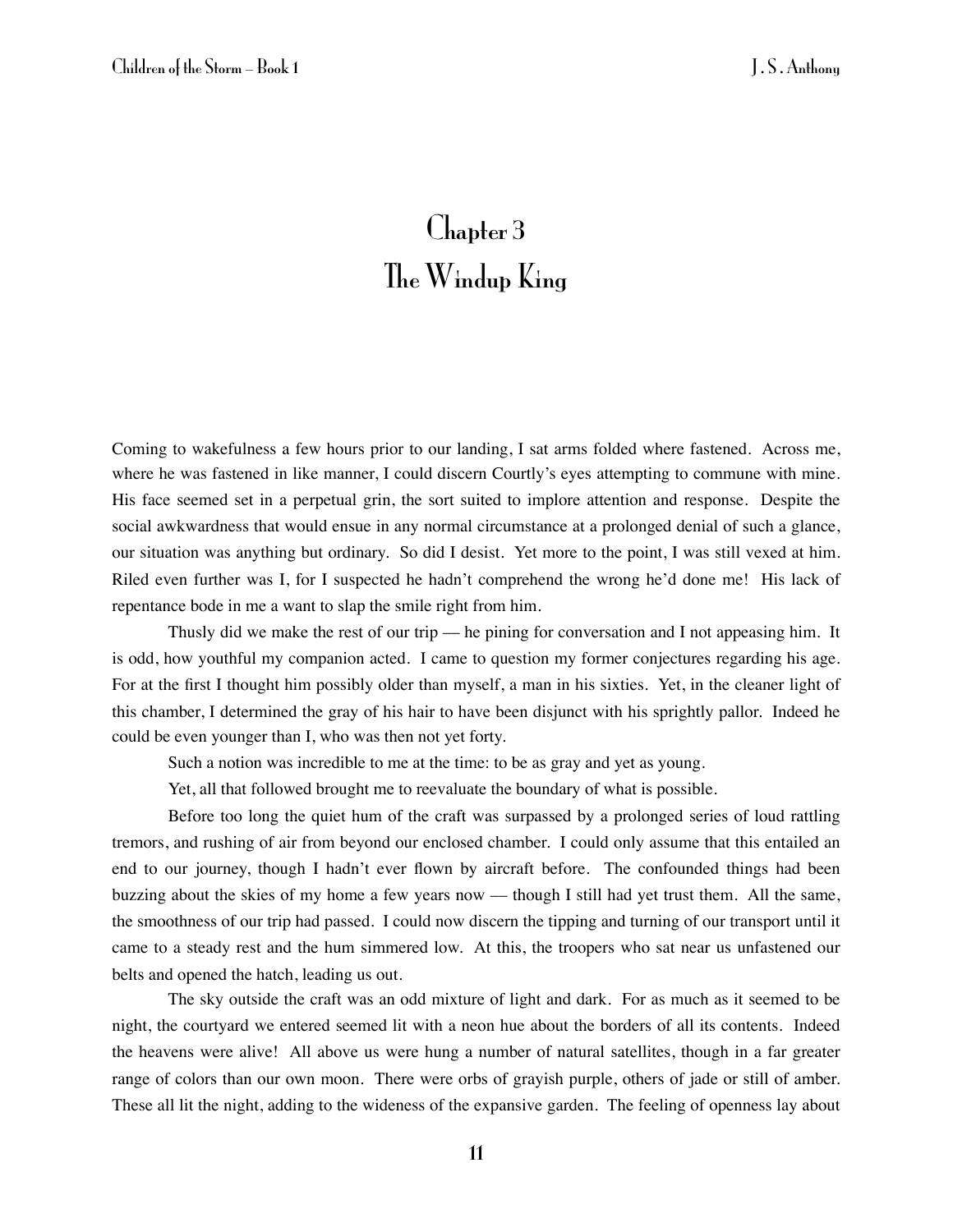the scene. It was as if one could simply reach out from the earth, or whatever planet this was called, and grasp one of these worlds that hung above. The courtyard itself seemed to run up to each horizon. Its expanse was scattered about with narrow spindling trees, through which ran woven paved walks and the occasional gazebo or atrium. I wondered how vast its borders grew. But before I could question Courtly on this, I espied the palace.

Rising high, from above the low sweep of verdure, its opulent face was colored with a vast crystalline array. Furthermore, shining for the most white, the subtle corners of its dimensions carried faint reflections of the celestial pallet's array. All this brilliance lay enunciated by the black of the heavens so near behind it — though a single green orb did hang beside the tip of his highest peak.

"King Neito's palace," Courtly informed me as our captors lead us toward the castle.

"Oh, indeed!?" said I, with a sarcastically inflated sense of revelation.

But this gesture was lost on my companion.

"Indeed," he continued undaunted, "he rules the whole system. But he himself, and all the kings before him, haven't left Opal-Zed for the past thousand years. The whole of the planet is, you see, his estate. His palace is here on the east pole, and his vacationing villas lay across the west."

"You've been here before?" I questioned.

"Once," he said smiling.

"Hmm."

"But this is uncommon. You see, few outside the royals or system elders are admitted here."

"All right. Then why are we here now?"

"Ah. I'm not sure."

"You haven't *any* idea?"

"Well… last time I was here, the King had asked me for aid. I am a progenitor by trade, you see." "A what?"

"*A progenitor*. A maker of things."

"Oh, indeed. Like an inventor?" I sought to clarify, but he shrugged off this suggestion.

"In any case, the King was in need of a singular item. Something only I could construct. When last I was here, he commissioned me thus, and gave me the materials to accomplish this thing. Indeed the more I think on it, I seem now to remember that he also bade me to complete this task within twenty convolutions."

"Convolutions? What are those?"

"Ah. One convolution is completed whence the three most central planets of our system, rotate a full spiral outward from the middle. But only when at least six or so minor moons are caught in their orbit by this process, and tugging through the central space in such a manner as to, by the drag of their momentum, compress and swell the whole system. It is truly quite an event!"

I returned his explanation with a blank stare, signaling my confusion. He acquiesced.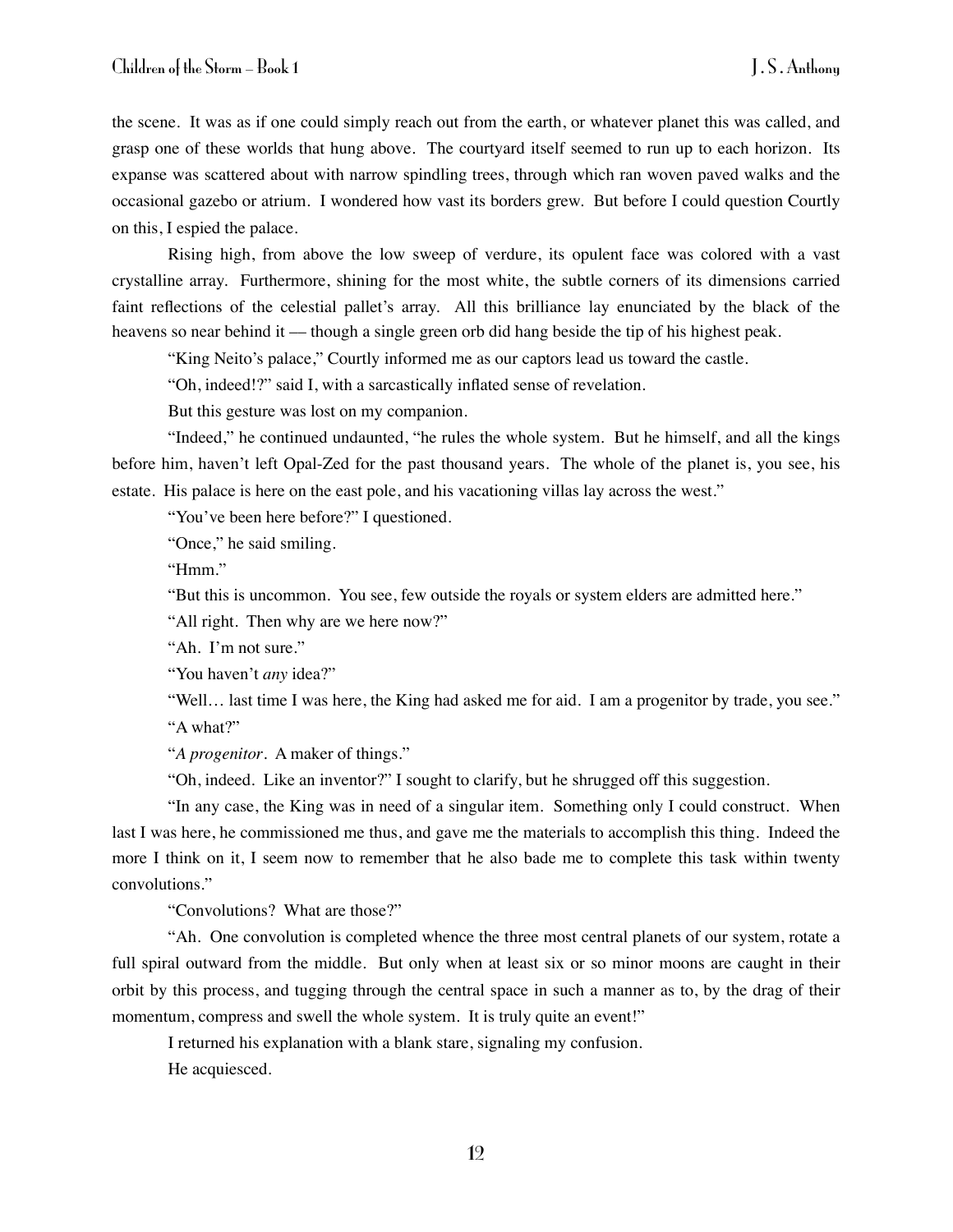"Yes, well… it's really quite a complicated process… and I haven't even addressed the ongoing debate on how many moons are required to satisfy this, or how many fathoms the system must pass to be considered worthy of recognition! And, now that I mention it, there is also the matter of determining *which planets* are most central. Most planets in our conglomerate consider their own sphere the very center of the system, regardless of the actual circumference… Goodness. We really do need a more regulated method of measuring time! In any case – as is understandable – I, myself, must have lost track of how long it had been since that day. Apparently, that time has come at last."

"And this thing, do you have it ready for him?"

"Which thing?"

I groaned, unremittingly and with much volume. "Why *the invention*, Courtly! The invention he commissioned you to make for him!"

"Oh! Of course, I see now… no. Indeed, I have not. I had quite forgotten about it until a few days ago, when I detected the royal crafts headed toward my world! Karn-Sabal is one of the furthest planets you see. I have the luxury of a few days head-start whence ships are launched in my direction."

"A head-start indeed! Why then did you not make this thing for him once you recalled the task? Surely incurring the wrath of a king is not a good thing!"

But my companion waved my protest aside.

"You must understand one thing about me, Simeon my friend. If I am anything, I am a creature bound by inspiration. I cannot be commissioned or constrained. The king had granted me ten stones of blue-glass. This mineral is one of the most complex substances in the known universe! And he ordered me to make for him a mirror. A mirror! Twas a waste, Simeon, a waste. I could not do it."

"But the stuff was not yours, Courtly. It belonged to him! You should have just refused him outright rather than risk such a ploy. What is there now but to confess your trespass, and now return to make this mirror? You must do this, Courtly! I will not become a hostage in your insanity because you won't fashion a silly mirror—–this is madness!"

To this Ian Courtly just smiled.

It was a look which could not rightly be called mad…nor could it quite be called sane. But it was a look of excitement, an adventurous grin. Alas, for my great love of order, it was a thing which was infectious. Already its fingers had touched my soul. From that moment on, I could feel its warmth growing in me, though as of yet I hadn't known it.

"Even if the king allows me to return and complete the task, I could not," said he.

"Why so?" asked I in wonder.

"For I haven't any glass *left*, dear Simeon. Once I recalled the coming of the King's men, I remembered the glass itself, and began working with it. It's all been spent on what device has brought you here: the Un-thought Lens!" Horror spread across my complexion, and was met with his encouraging smile. "But not to worry, chap! I've been in worse spots before! Things will sort themselves out."

I moved to reproach him further, but my attention was drawn away. Our party had reached the towering doorway. It loomed up from sable earth like a ghostly cathedral, austere and forlorn against the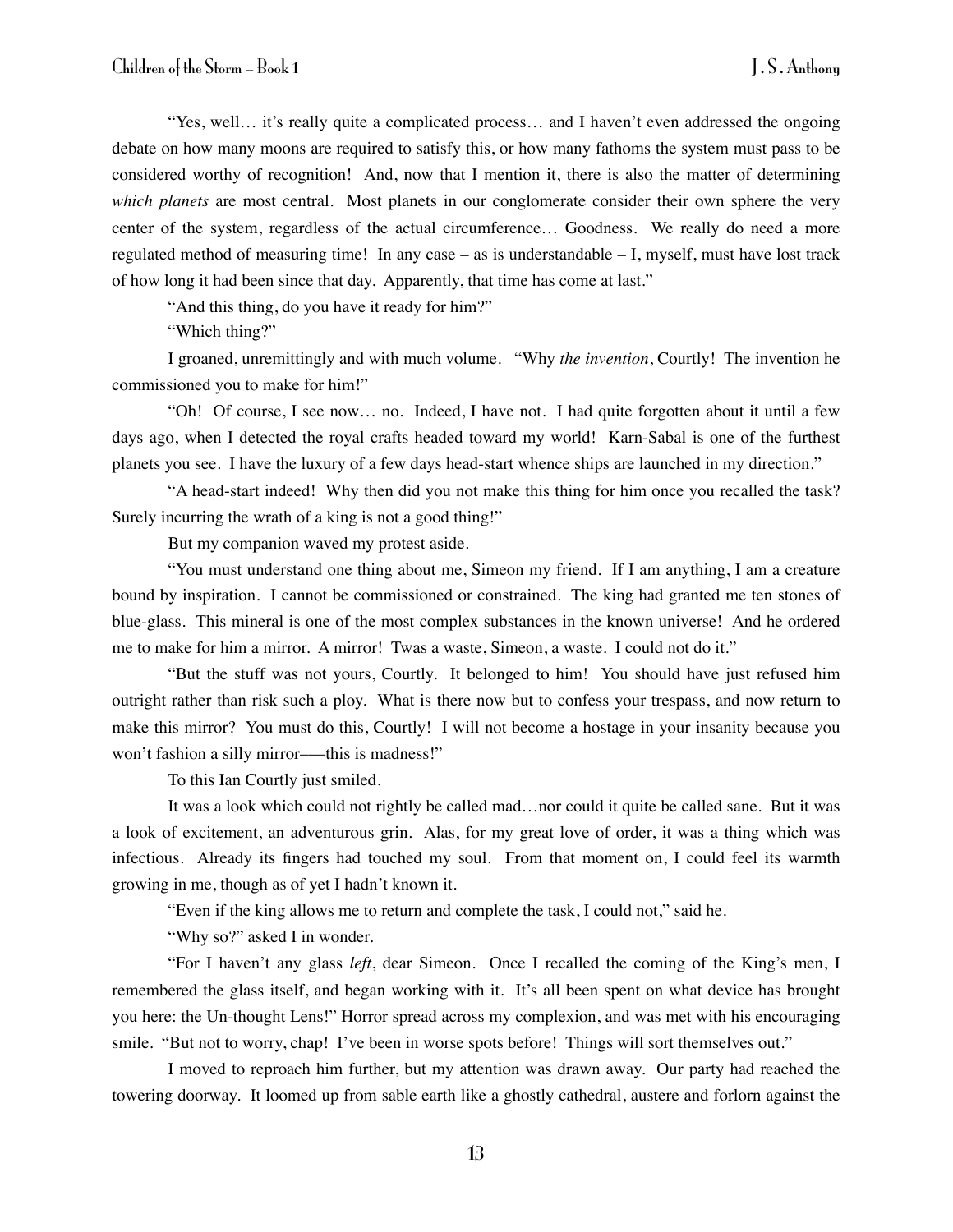black. Hushing against its inner atmosphere, the large frames began to swing inward. Dense air, cool and quiet, rushed to escape their press and breezed past us into the garden.

The chamber within the castle was vacuous. A score of pillars palisaded about the court on the right and on the left. They framed the open center, which led unto the throne afar and aloft. The tile of the floor and walls were multicolored. A resplendent rainbow of alabaster, their array was pale. Though the whiteness was trimmed about their edges with a translucently tinted luminescence. The vaulted ceiling far above was blanketed by an intricately designed painting. There were a great many figures, posed as if in motion, warring about between the worlds that hung around them. Other figures seemed indifferent to the conflict and sat on their celestial orbs — like lawn chairs as in thought, or with an instrument as in song. Of gods and men, it seemed to tell of stories and legends of these worlds. But we neared the throne, and I was drawn to the cynosure of all such intrigue.

Here at the end of the shimmering hallway was the throne. Its golden dais lifted a few feet above our plane, and its chair seemed what one would expect of a kingly seat: a high arched back and cushioned interior with regally rolling arms. But I could not remember it too clearly, for at once I was engaged upon by the oddity that was King Neito himself.

The king was a strange creature. I mean this in all ways of the term.

Courtly had heretofore seemed human to me. At least in appearance. I had further assumed the troopers who had escorted us hence to also be of like kind…though now I doubt very much this was so beneath their helms.

For while Neito *seemed* human in shape, his skin shown with an unsettling amber hue, and his hair with shades of oceanic blue. This startling visage stared at me with torpid eyes. They were eyes like that of a cat, refracting light as if aglow. His crown, or what I thought then to be his crown, hung with an odd asymmetry about his feathered locks. The right side seemed an apparatus not unlike those in Courtly's shop: strung about with external gears and cogs. The left protruded out with a crooked metal shaft: not unlike a crank used to wind an automobile engine.

The closer I looked at his gaze, the less I felt the intelligent sight of a fellow creature. Instead I saw the aimless gaze of a *thing*. Or perhaps, it was more like the lidless eyes of a creature whilst asleep. For indeed, the king sat slumped as if lifeless against the back of his tall throne.

We came to a halt before this seat of power. The troopers stood straightly, snapping to attention. Courtly seemed at ease with himself, as usual, and I tried to display as much. I rather think I accomplished this…for all my trepidations.

Once we halted, three aides appeared on cue from some passage behind the throne. These drew near the king –– one on either side and one descending two steps down the dais, equidistant between us. The aid on the right sat upon a small seat, which protruded from the throne's side, and produced a large scroll with bronze and copper fixtures. The scroll held a switch on one such fixture which, when clicked on by the aide, began to purr mechanically and grow a number of metallic spidery legs. It proceeded to level itself to the aide's height, fixing itself firmly before him with its legs acting as podiums.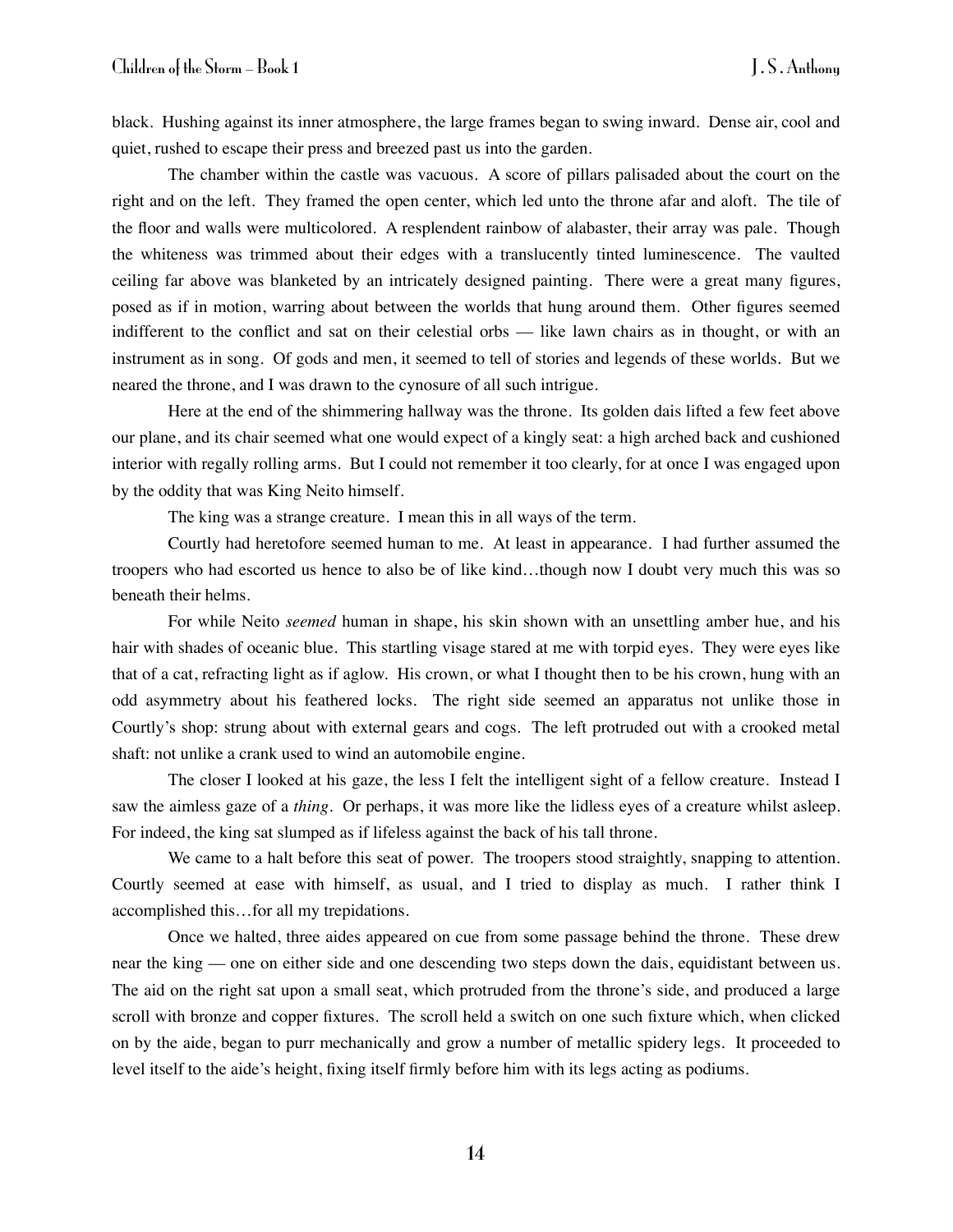Yet I could not allow myself the proper astonishment at such a device, as was this mechanical scroll, for the device I was *next made* to witness. Indeed, for as this occurred, the aide on the left side reached up and gripped the lever attached to the crown. The servant proceeded to crank it a number of times, heaving and breathing heavily. All the while, at each turn of the lever, Neito's body twitched. A light came flickering into his eyes, as a reel of film through the projectors' lens when sped to rapidity. His body sat up straightly. And the gears on the side of his crown began to whirl and click like a pocket watch.

Attaining crescendo, the device made its significant catch and began to run! The king now moved normally. Sitting forward in his chair, he let his gaze drift down from its heretofore inanimate fixation, meeting our onlooking eyes. He smiled when he noticed Courtly, but he did not yet speak.

The aide on the lower steps turned from the king, where she'd been awaiting this awakening. Her narrow, beady eyes drilled us with their pitiless stare.

She cleared her throat.

"Welcome guests! King Neito the Green, Lord of the Nonmentai System, Keeper of the Hall of Auras, Guardian of the Elder's rule, and Beetle of Power Forgotten, welcomes you!" announced the aide triumphantly. She paused for effect.

It was a long pause.

I looked at Courtly for an explanation but none was offered. I was beginning to discern that all things I wished to know from him were expectedly to be overlooked… while all things I couldn't care less for would be thoroughly exposited.

"The 'green?'" I hurriedly whispered to him in the silence.

The aide still held out her arms, as if to prolong the magnificence of her proclamation.

She obviously took her task quite seriously.

"Each king must have a unique title," Courtly explained quickly, leaning slightly toward me and speaking from the side of his mouth. "Yet all such adjectives as 'the mighty,' or 'the magnificent,' were long since taken and the last few kings have been resigned to elect colors. It's that or begin to employ terms of questionable praise. He couldn't very well be called the likes of 'the foolish,' now could he?"

"All right," I said shaking my head. "And the *beetle* bit? What of that?"

But the Aide lowered her hands an recommenced her introductions. Courtly seemed not to hear me but returned his attention wayward.

"Behold! The King speaks! Harken your ear…!" entreated the aide, leaning forward and cupping a hand to her ear dramatically. Then, whilst bowing lowly, she backed a few feet away, rounding the dais and knelt down. Courtly and the troopers did likewise. I followed suit.

Neito swung his arms out, as if to embrace a friend. His head turned compassionately to the side.

"Ian! How have you been?" he warmly graced, voice as thick as malted chocolate: smooth and deep.

Ian rose, his left hand courteously gesturing to his chest as he bowed his head to speak.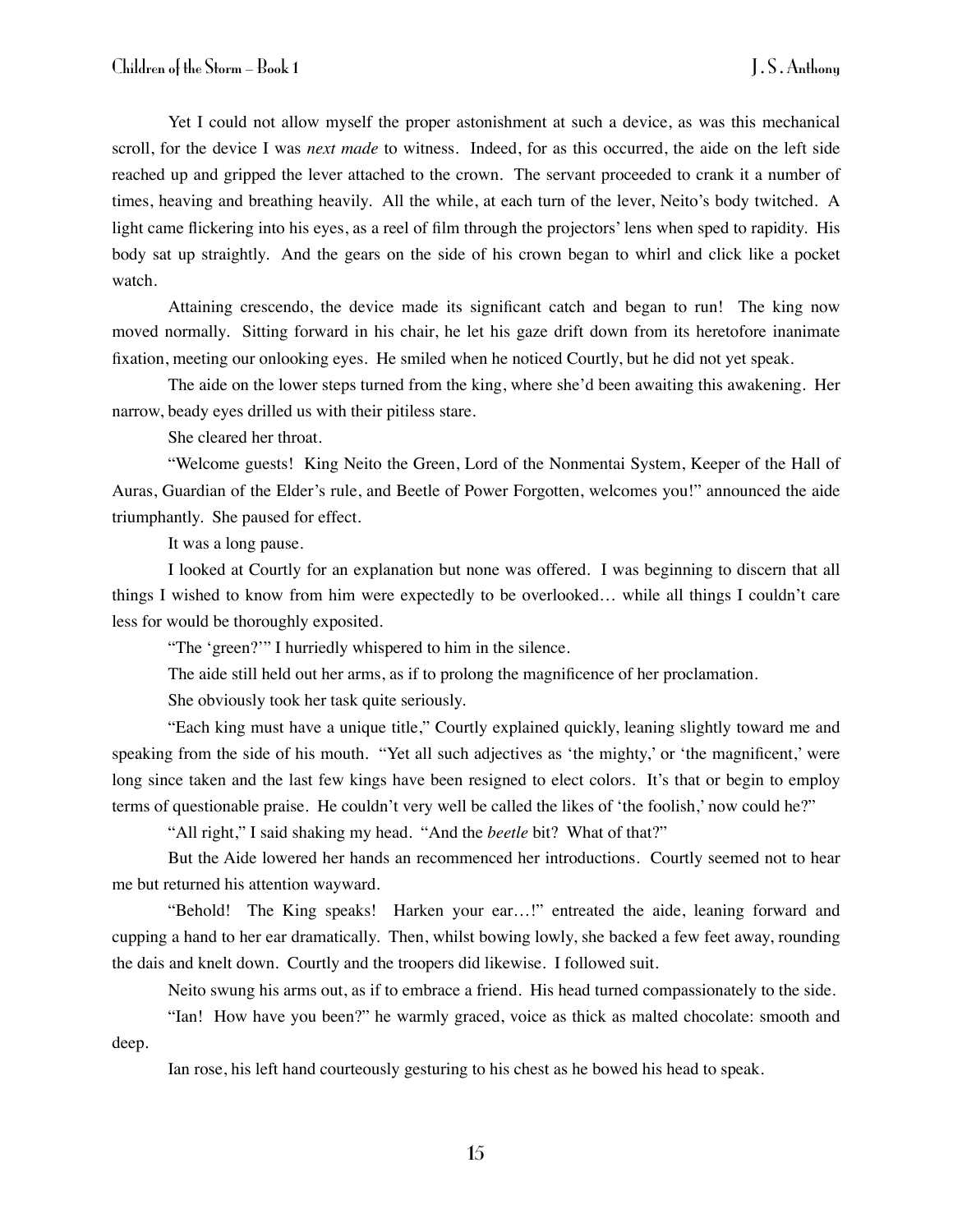"My king," he said voice dripping with flare. "It is so good to see you! May your thoughts be ever wound, and may your mind be ever spinning!"

"Yes," rumbled Neito. "My mind is turning still." Gripping the arms of his throne, he dramatically let his head fall downward to the right, his blue locks sweeping across his face as to enunciate his passion. "Alas, for all my continuance, I am yet without what prize I value most! The fabled *Mirror of Duplicity*!"

I fidgeted slightly. But Courtly simply closed his eyes and nodded sorrowfully, along with the King's impassioned theatrics.

"For all my brilliance, I am left without any to advise me soundly, for none can rival my own intelligence!" continued Neito, moved as if to tears.

"O king, how sad tis so!" agreed Courtly.

"Alas, twas only this thing that may end my lonesome reign! For should this thing of legend be made, I may gaze unto a second version of myself! One with all my faculties, though sundered from my soul. Only then may I converse with a being of powers equal to mine! I may set its pane before me here, and ever gaze into it and know my own thoughts, so grand sometimes I even may forget them! Then, may I talk…talk…*tck tck…* I may…I may…*tck tck* talk… I…*tck tck…*"

But the king, mid sentence, began to stutter. His shoulders jerked spasmodically. Then, the light which shown from his gaze ruptured. He began to lean forward, as if to fall. But the left aide then rushed beside him and gripped the lever, winding it a number of times. As before, Neito straightened incrementally until upright, and again began to move more fluidly. Courtly acted as if this were completely normal; I am sure that I bore some bewildered and flabbergasted expression.

"Then!" repeated the King's triumphant conclusion as if no time had passed. "Then, I may talk at last to another brilliant mind!"

"Truly, my king!" encouraged Courtly, as if nothing strange had occurred.

"Yes! So tell me, Ian. Hast thou done this thing, which I asked of thee? Bring unto me: the *Mirror of Duplicity*, which thou hast created!"

"Indeed I shall tell thee of the Mirror, my King," began Courtly, as I held my breath, "But first, allow me to introduce to thee my friend, Simeon! He may be of singular interest to your majesty!"

The king's face looked at me confused, studying me as if to discern something engaging.

"For you see, O green one," my companion continued, "Simeon comes from a world far from here!" The king's eyes widened as Courtly pressed further, "Brought through the dimensions... perhaps with knowledge not yet beheld!"

"Oh yes!?" exclaimed the King, leaning forward toward me.

I could feel my cheeks flush with nervousness. Completely lost as to how such diversion should, in the end, serve to aid *me*: I was remiss but to follow Courtly's lead. There was naught else for it.

"Uh… err… yes! O king," I conceded, the words sounding foreign on my lips. "I come from the world of Earth, and know many things."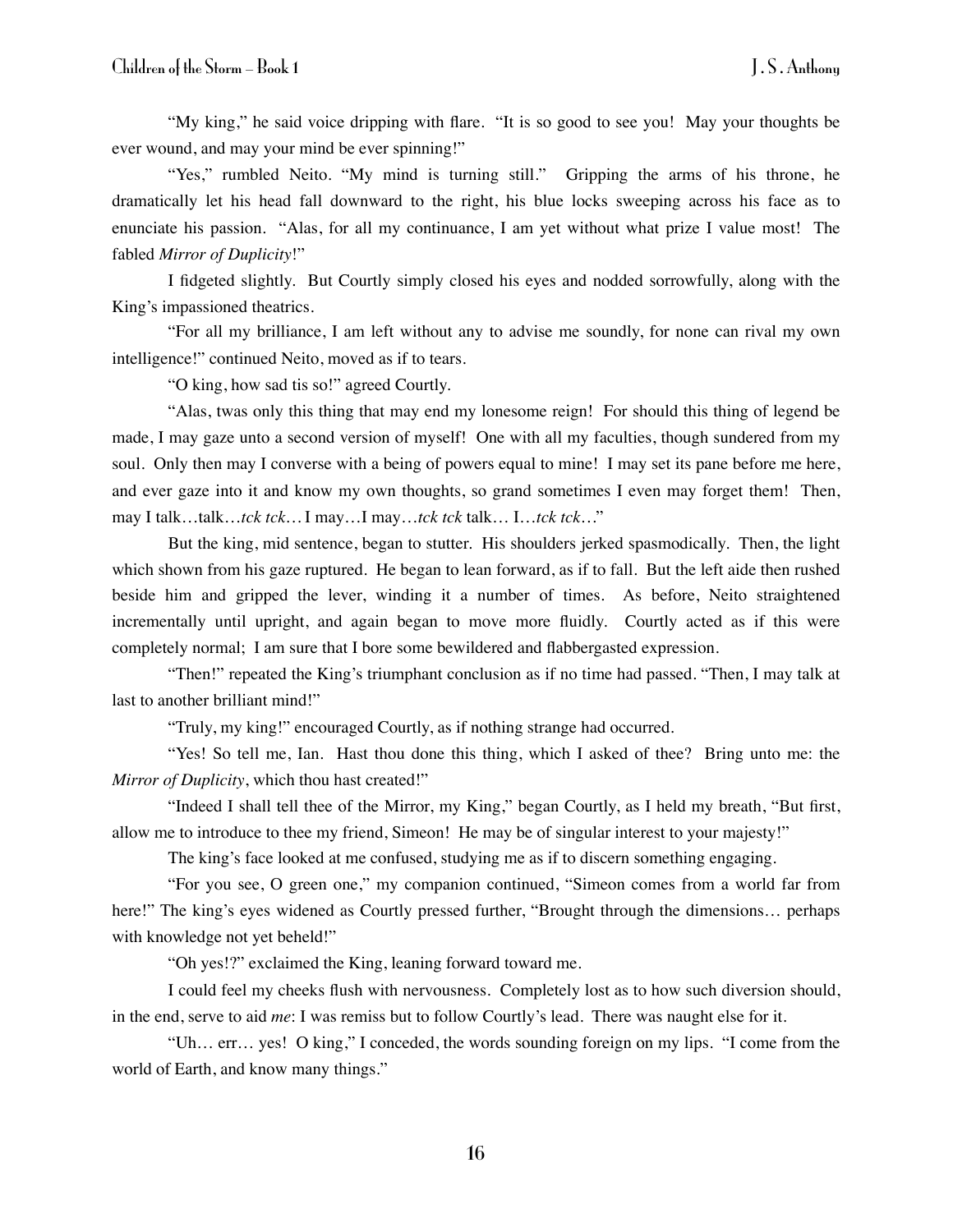"*Earth…"* the words formed slowly on Neito's lips in thought. But his eyes brightened. "You must tell me of these things!" he ordered emphatically. "For I must know all there is to know within Nonmentai!"

"I… uh…" I stammered. With a quick plea for assistance I glanced to Courtly. I immediately chided myself for this. My companion merely looked to me with brow lifted in passive indifference, neither worried nor thoughtful. I had then thought to concoct some fairytale, and speak it out. It would have surely been rubbish, had I the chance. Fortunately for me, at that instant the large doors at the head of the throne room burst open.

A number of small crafts, not unlike mechanical horses with metal wings, zipped into the chamber! Zooming toward us in dazzling arcs, their pattering wings beat the air with an incessant buzzing. The Troopers around us whirled about and dropped to their knees! Uplifting long spear-like poles, they let bursts of orange lightening peal upward –– but the buzzards twirled in their approach letting the strikes pass between. The lightning was evaded! Slipping past to singe the pillars and ceiling, their electric arcs fanned out and their flaming bolts narrowed. The nose of each craft then began to send forth their own countermeasures! Bright waves of blue light emitted and struck the ground all around us.

As the waves met my limbs, I could feel a measure of dystrophy encompass me. I toppled hapless to the alabaster floor. All the troopers I could see, and Courtly too, fell to the ground. It seemed that only Neito was immune to these seizing undulations, and he stood outstretching his hand. His right hand, which I could now see was not of flesh – as was his left – but of machinery, extended toward the attackers. It lit up with a golden fire as he bellowed his deep baritone.

"Folly! Thou pirates! Thou vagabonds! Come to taste thy doom! How couldst thou think to enter my domain without my summons? Wilt thou sequester me unhindered? Nay!! But I am...but I... *tck tck*…I am…am… *tck tck…*"

He unceremoniously clattered to the floor, as the gears on his crown ceased spinning and his eyes flickered off yet again.

I groaned to myself and struggled to espy the looming buzzards, despite my waxing paralysis. They swooped over me and my companion, the arms of their riders snatching and laying us across the abdomen of their speeding vessels.

Then as quickly as they entered, they darted from the palace, sweeping us along with them.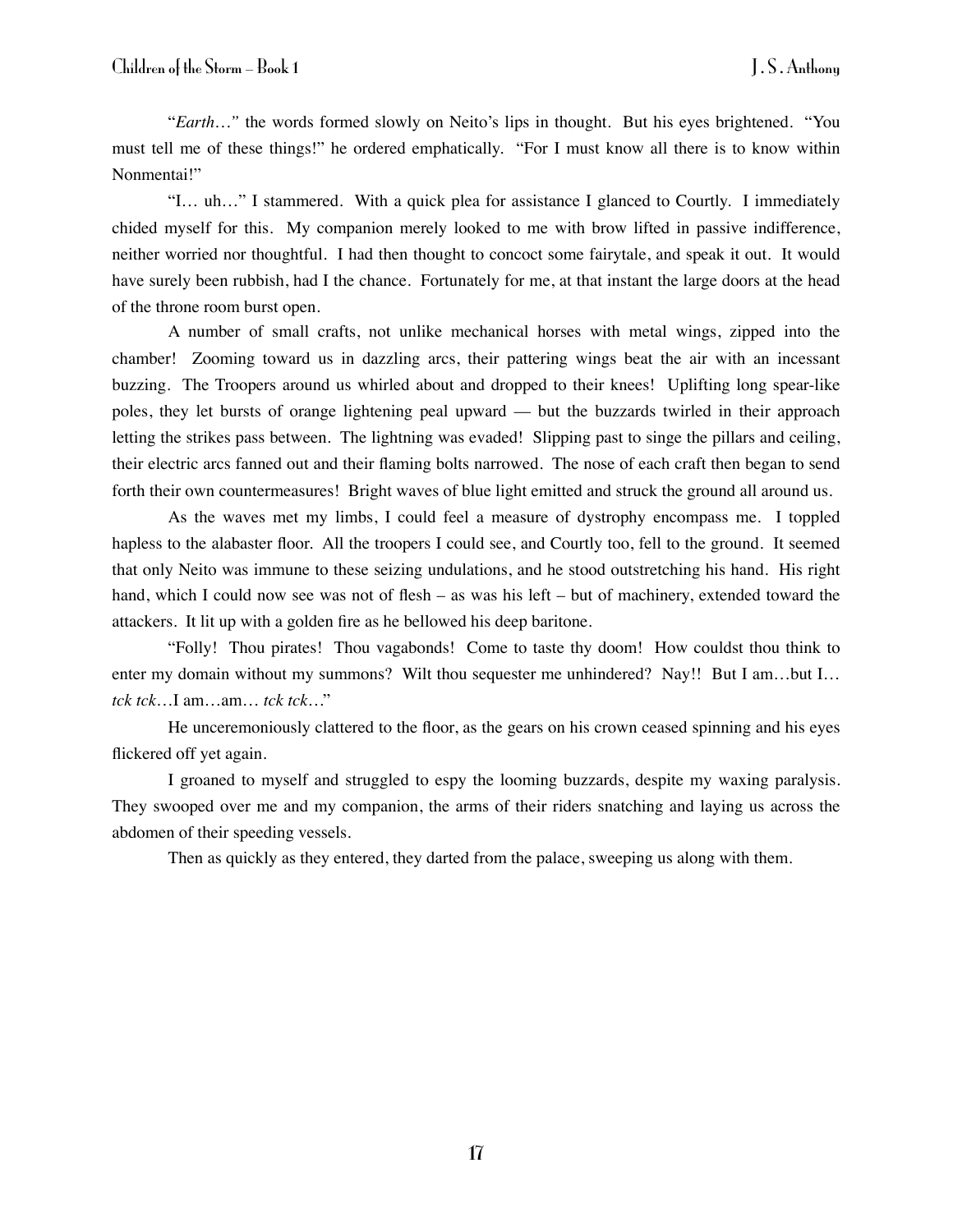## Chapter 4 Indignant Scholars of Merza

Light came crashing in as the sack was whipped from my head.

Thick ropes resisted immediate attempts to stand; I succeeded only in a brief stuporous thrash. Then futility chided my pride, and I abated my struggle. Sight reluctantly adjusted to the glare and I glanced about for Courtly, but could not see him. Instead I found a number of shoes, standing just within the beams! Faint outlines of figures above their soles soon developed, where I imagined the rest of their bodies loomed. It seemed I was tied to a chair, and surrounded by a multitude of hidden onlookers!

Waves of heat washed over me then. Not from the light, for the room was rather chilled, but from within. I suppose some measure of inner agitation had finally breached my composure and lashed out upon my captors.

"Now listen here!" I exclaimed, "I've had quite an ordeal this past day, and I'm in no mood to be lead about by further antics! So shut of this blasted light, and show yourselves! Or else I'll not give you all an inch!"

My remonstrants were met with silence. But I could detect my captors shifting slightly from my words and turn, as if to confer. At last a click was sounded from the dark beyond. A hum, which I'd not yet noticed, faded from resonance along with the beam of light. Warm overhead wicks ignited. The room bathed with a rich golden glow. It seemed my chair of imprisonment lay within what looked to be a library of sorts. All around in neat rows, were lined shelves of books and ancient looking tomes! Across the median of the room were many conjoined desks, with neatly ordered table lamps. These all stretched beneath the rows of chandeliers, which now lighted the whole affair.

I looked my captors down squarely. Whatever alien courage I'd mustered, persisted to embolden me. Though I think twas simple resigned annoyance, wearing the face of bravery. They surrounded me, a group of about fifteen men and women, about this vacant space on the end of the long room. Yet they were not the sort of folk I had expected. For their features and apparel did not bear the aura of ruffians, as much as they shone with a conservative and academic air. Indeed their shirts were nicely tucked, their collars neatly folded, and their outfits matching in their plainness and unimposing display. A few of them boasted eyeglasses, and others a waistcoat. Though all wore their hair combed in perfect facsimile of one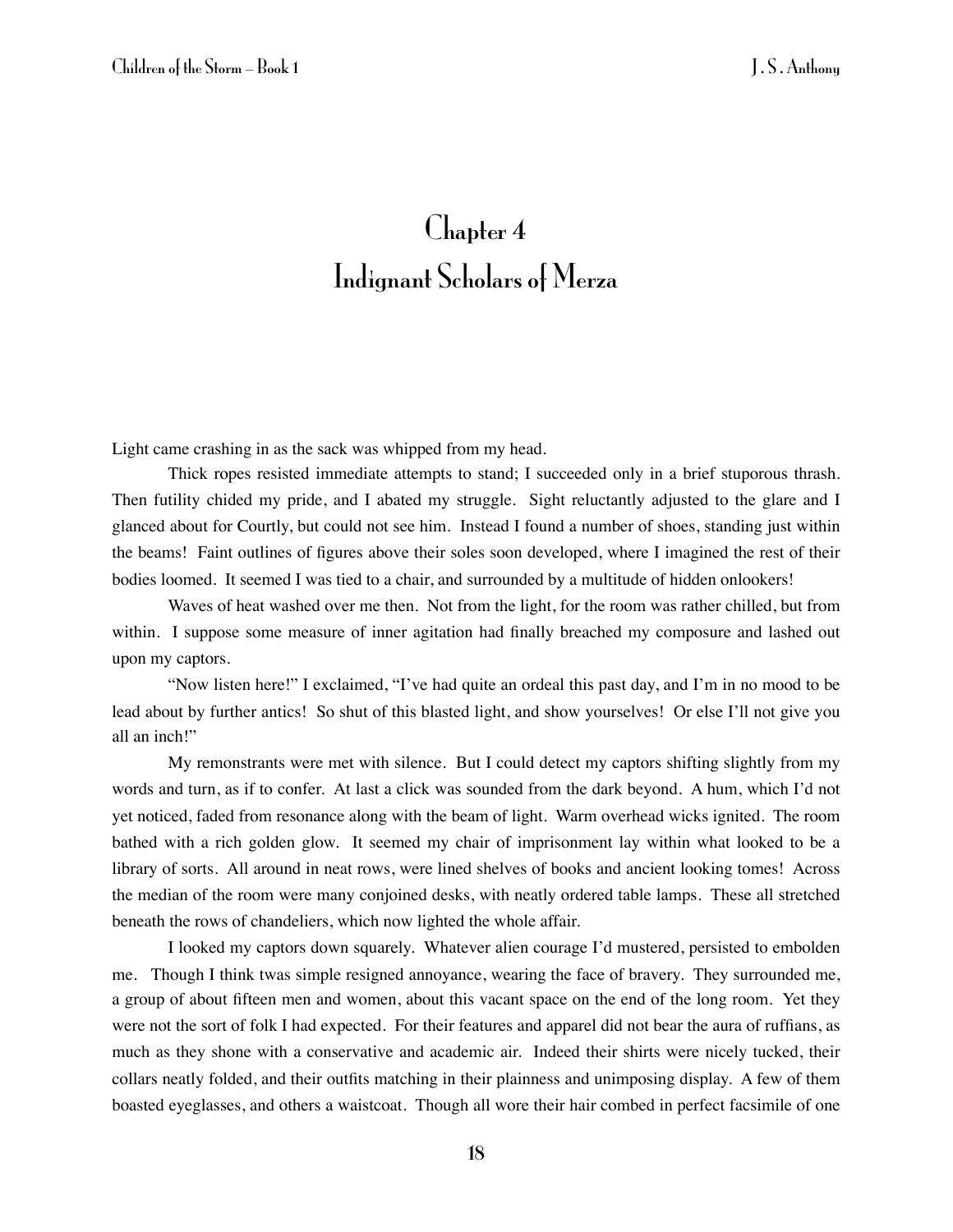another: parted to the right, and tapered down unto the ears. I could not withhold myself. I laughed riotously.

"What is this? Have I been accosted by a host of librarians? Where are the warriors who attacked us in the palace?"

"Twas us!" declared one woman, stepping forth from their congregation. "We abducted you!"

I chortled further. "Indeed; and now you all seem so unsure of yourselves. Why do you all mire there at a loss for words? *Goodness!* What is with everyone in this place?" I sighed to collect myself; The absurdity astounded me. "Who are you, and what do you want with me?" I labored at last.

Another stepped forward, this one a man.

"We are the Scholars of Merza, a society of knowledge, seekers of truth!" he exclaimed confidently. But it was the sort of confidence a child has whilst repeating their parent's adage verbatim, not the intrinsic sort.

Thus was I further moved to scoff, though I withheld myself.

"*Indeed you are,*" I consoled him. "And you have taken me…*why?*"

"We have taken you to our secret base, to find the knowledge that will right this monopoly, which Neito the Treacherous has claimed!" said another quietly. "Many years ago he parlayed with us to gain access to our great volumes…but then…BETRAYAL!!" she concluded with an abrupt shout.

"O the betrayal!!" echoed the congregation in lament.

"For he took all these unto himself," she sang on, "and declared himself the sole keeper of all truths-that-are-known. That any and all truths-that-are-known should be known to him first and foremost or not at all! Since then we've spied upon his court, hoping to learn some truths-that-are-known not to him, that we may attain them first, and know what he does not. Then, we may have...have...HOPE!"

"Ah! The hope!" the rest repeated.

"A noble task," I empathized, gushing with a sarcasm lost to them.

"Indeed!" began another stepping out to join the others who had spoken. "So, should you ever hope to leave this secret base: you must reveal to us all truths-that-are-known not to Neito, which we heard you declare are known to you moments before your capture. Or else you may never escape this secret hold!"

I looked around their 'hold.' A thought occurred to me then. I remark upon my past that *this* was truly the first sort of thought I had of its kind…though it framed *many* that were soon to follow.

It was a following the ridiculous, an engaging with the inane. This place had brought me to see that *silly things* were its common mode of operation! Here I was. I then simply conceded from reason, and elected to proceed on what I assumed to have been *most absurd*.

In this place it was *most likely.*

"I am on…Merza, aren't I?" I ventured, recounting their own admission. "Your *secret base* is on Merza?"

Color drained from their faces.

"How could you know this?" said one aghast scholar.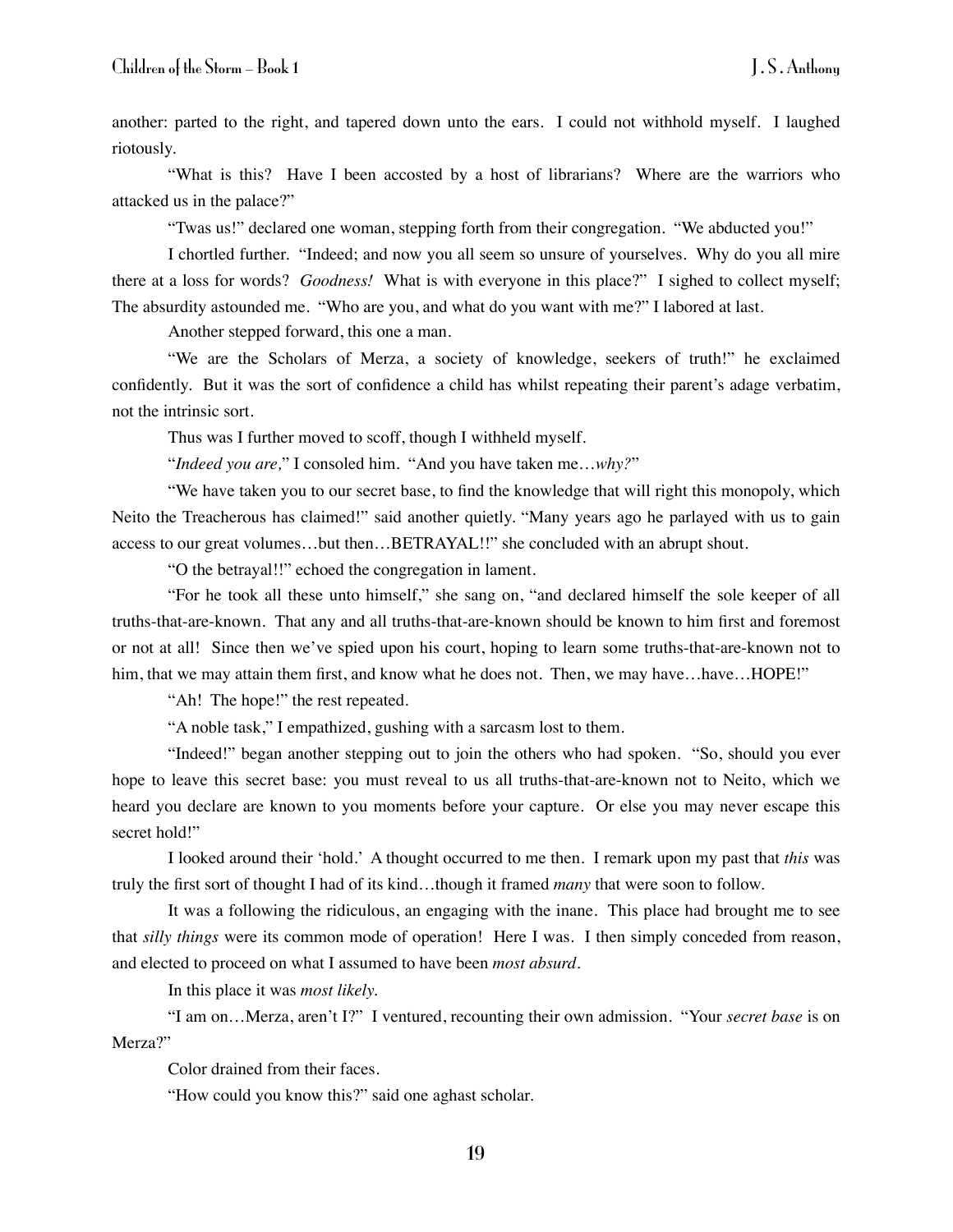Obviously, I hadn't known this until their faces confirmed it to me. Yet, it was a simple deduction, given their society's name. *Goodness,* I mused, *given the capacity of the folk on these worlds, I should be lord over them within the month.* 

"Ah," I waxed eloquently, assuming the highly dramatic tones I'd witnessed Neito and Courtly exchange, "but I come from a place where all truths-that-are-known are made plain to me! This also is one such truth!"

Astonished coos reverberated about their number as they exchanged awestruck glances. I am not sure if this was intended to be covert, but they then began to whisper among themselves. Their flurried dialogue was easily eavesdropped on.

"Is it he?"

"It can't be…"

"But he knows the truths-that-are-known!"

"And he walks from worlds-that-are-not-known!"

"And he speaks with strange words!"

"At last! We are saved!"

"Yes, we have… HOPE!"

"HOPE!!!!"

"This means Neito is *not* he who shall know all, and we are not consigned to serve him!"

"This means we may yet find retribution for his great… BETRAYAL!"

"BETRAYAL!!!!"

"Come let us ask him!"

"What if he denies us?"

"If he will not lead us, then he is not the one-who-knows."

"Then we shall ask."

Their susurrous huddle broke. They turned and pattered over to me like a flock of peering penguins, faces questioning and cautious. I leaned ever so slightly back in my chair. Yet they waddled nearer, until I could nearly feel their breathing on me.

"We must ask you a question," said one.

"A *very important* question," said a second.

"Indeed. And your answer is *also* important," clarified a third.

"You also must answer correctly!" exhorted a fourth.

"Are you ready?" questioned a fifth.

"Uh… yes," I stated plainly.

Their collective breathed in deeply and exhaled, as one nervous animal.

"Are you, the—"

But they were interrupted.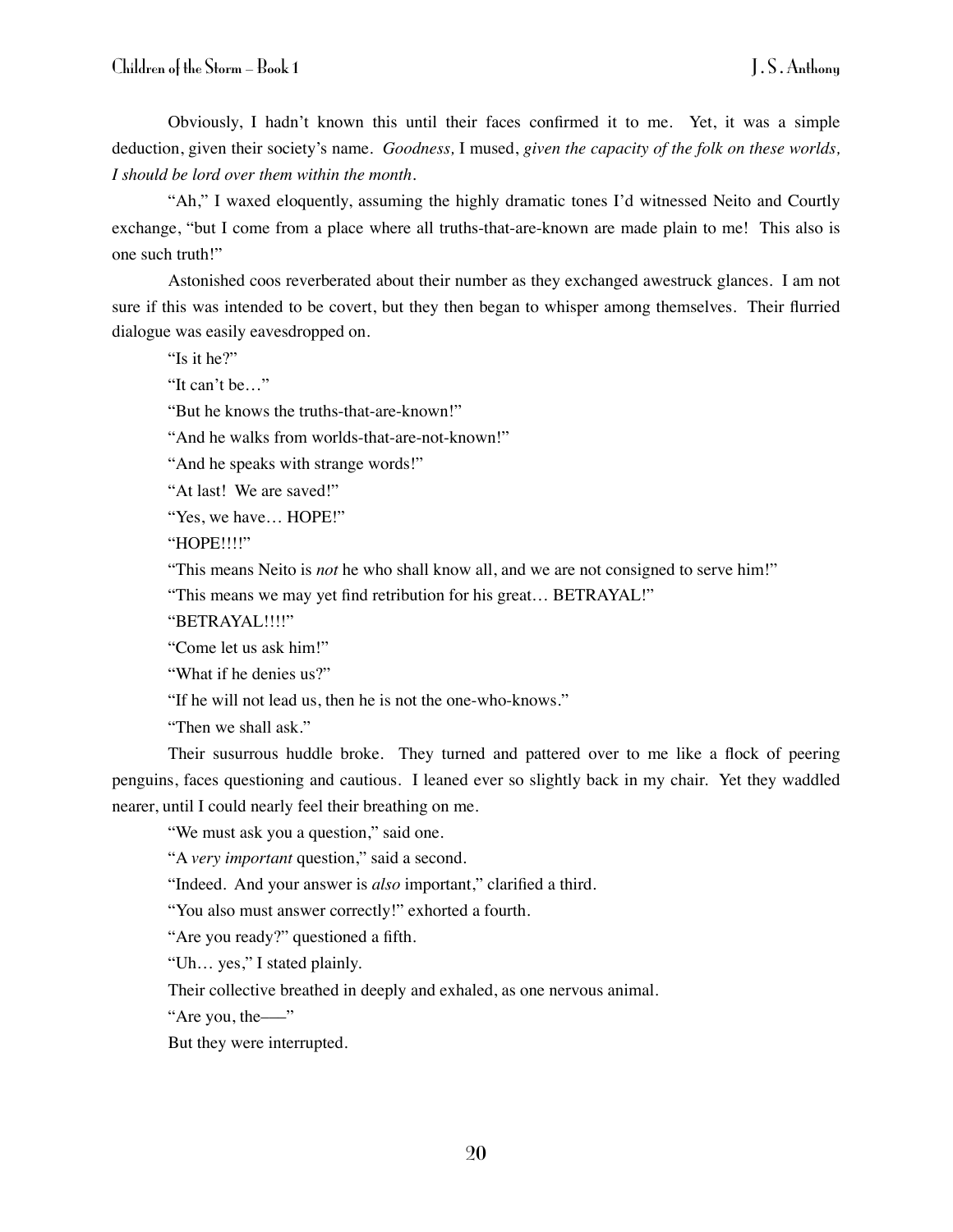At once, the chandeliers released themselves from their ceiling chains, and crashed upon the table! My host of scholars leap a full foot into the air and dashed about. For a number of small fires sprang up about their manuscripts, flickering brightly.

I had scarce a moment to register this when a familiar voice met my ear from just behind.

"Hullo Simeon!"

"Courtly!" I exclaimed, surprising myself that I was actually relieved to hear his voice. "How…?"

"Ah, those chaps had me tied in the room just there," he said gesturing to the door on the left wall as he fiddled with my bindings. The scholars' chattering filled the room, dashing to and from the fires. "But my pocket-watch doubles as a small saw," he explained, "so I managed to free myself!"

"Excellent. Well I'm certainly glad to see you! Yet…how did you employ use of your *pocket* watch when your hands were bound behind the chair?"

He paused his work and stared ahead blankly, bewitched by thought.

"I'm not sure…" he said thoughtfully. "How odd. In any case, I made that diversion and thought to free you. Come now! We've not much time!"

"Time? Wait–––time for what?"

But my friend had finished his work and scampered back through the far door. I leapt from my chair! And rushed after him, we left behind a room of studious intellectuals consumed with their extinguishing toil.

Courtly led me through his former cell, a room similar to my own, and onward past a series of further doors and hallways. It was dazzling, how deftly my friend navigated the labyrinthian library. Its intricate passages were profuse with complex angles and nonuniform architecture.

"How exactly are you…?" I began, wondered at this.

But he held up his hand for silence, pausing suddenly.

"Before you ask…I haven't a clue," he confessed. "I honestly haven't the faintest where I'm going. I just pick a direction and run with it, you know? Ah–––this way!" He darted on.

Not even two days ago, such behavior would have infinitely bothered me. He'd no idea where he was going? Such a display of confidence should accompany *surety* not an ignorant conjecture. Yet, much had passed in the last few days. Worlds were born before me, strange peoples met and conversed with. Space was travelled through. Even causality was called into question, seemingly given to abrupt changes of mood! Thus, at this, I now simply nodded and chased after him.

At the end of the next hallway we entered a much larger room. It looked to be a hangar of some sort. A number of crafts were set about, and I noticed the dozen or so ornithopters that had accosted us from the throne room earlier. I realized also, however, that I was no longer quite certain exactly how much time had passed since then –– much less since first arriving in Courtly's atelier.

One day? Six hours? A half-week?

My internal clock had stalled. Or had it sped up rapidly? I truly had no idea.

But that was the telling thing.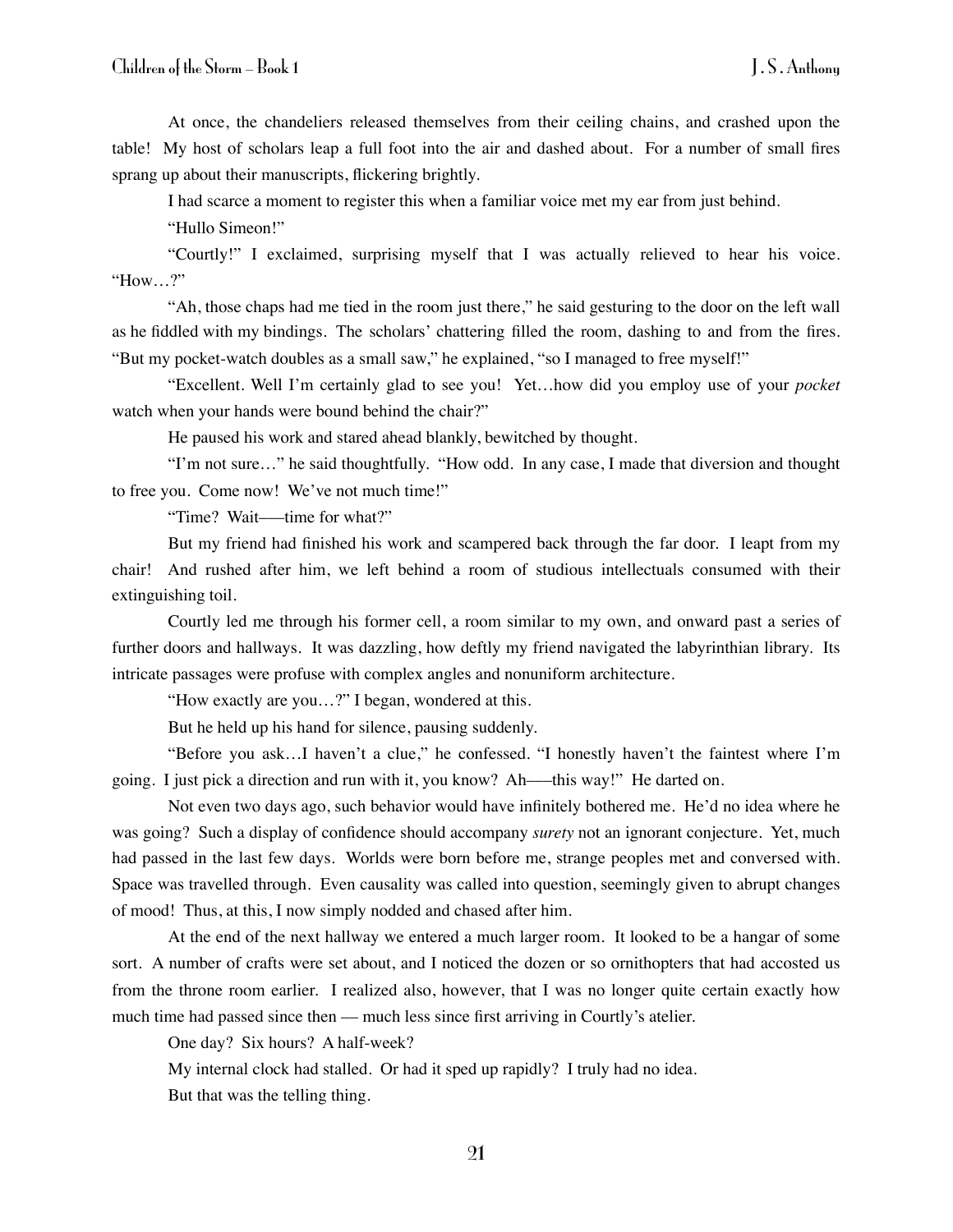The common factor across all these lands, I realized.

That everything and everyone…truly hadn't a clue.

We ran past the thopters to a larger craft, which bore an enclosed cockpit unlike the others. Its shape was odd, but definitively distinctive. Large and triangular, its isosceles borders stretched aft into a single jet at its rear. Its third side comprised the long flat nose, like an aquatic stingray or a kite of some sort. Yet it was its gaudy orange stripes set against dark green spread that were most alarming to the senses. Text across the largest, most central stripe read: '*Feller's Cleaning Agency,*' and then in a smaller font beneath this it said, '*We may or may not have any valuables on us. What is the meaning of true value anyway? Think about it.*' I paused to read this as we drew near.

"Make haste!" shouted Courtly, as he opened its hatch and entered. "We are found out!"

I obeyed and grasped the frame of the hatch, turning about. A number of scholars poured into the hangar, arms flailing, and tears pouring from their eyes! Their wails echoed across the open room, indistinguishable though stentorian. But I closed the hatch quickly and nested myself within, as my friend ignited the engine. Fastening myself in the co-pilot's seat and watching Courtly haphazardly press flashing buttons and pull switches, I desisted from asking my immediate question – pertaining to his experience and ability in flying such crafts – and instead questioned him on our destination.

"Ah," said he as we lifted from the floor, hovering out of reach from the mob below, "there is only one place in the whole of the Nonmentai system where we may attain the blue-glass we need. To make the mirror for Neito, allowing us to safely reveal to him our fiction concerning you, then to get this lot off our back in the process and safely return to Karn-Sabal and the unthought lens!"

"All right," I processed in an astounding leap, "and where is that?"

My friend smiled, eyes lit with excitement.

"The forests of Bruel, on the moons of Zoidal-tee! For only there remain the Beetles: mightiest of all creatures in our worlds. The blue-glass, you see, is made up from their shells."

I nodded, as we jetted from the hangar.

"So we are looking for some insects? Shouldn't be too difficult."

My friend laughed whole heartily as we increased to a dizzying speed and tore upward, arching through the atmosphere.

"Good one, Simeon! Ha! Not too difficult indeed!"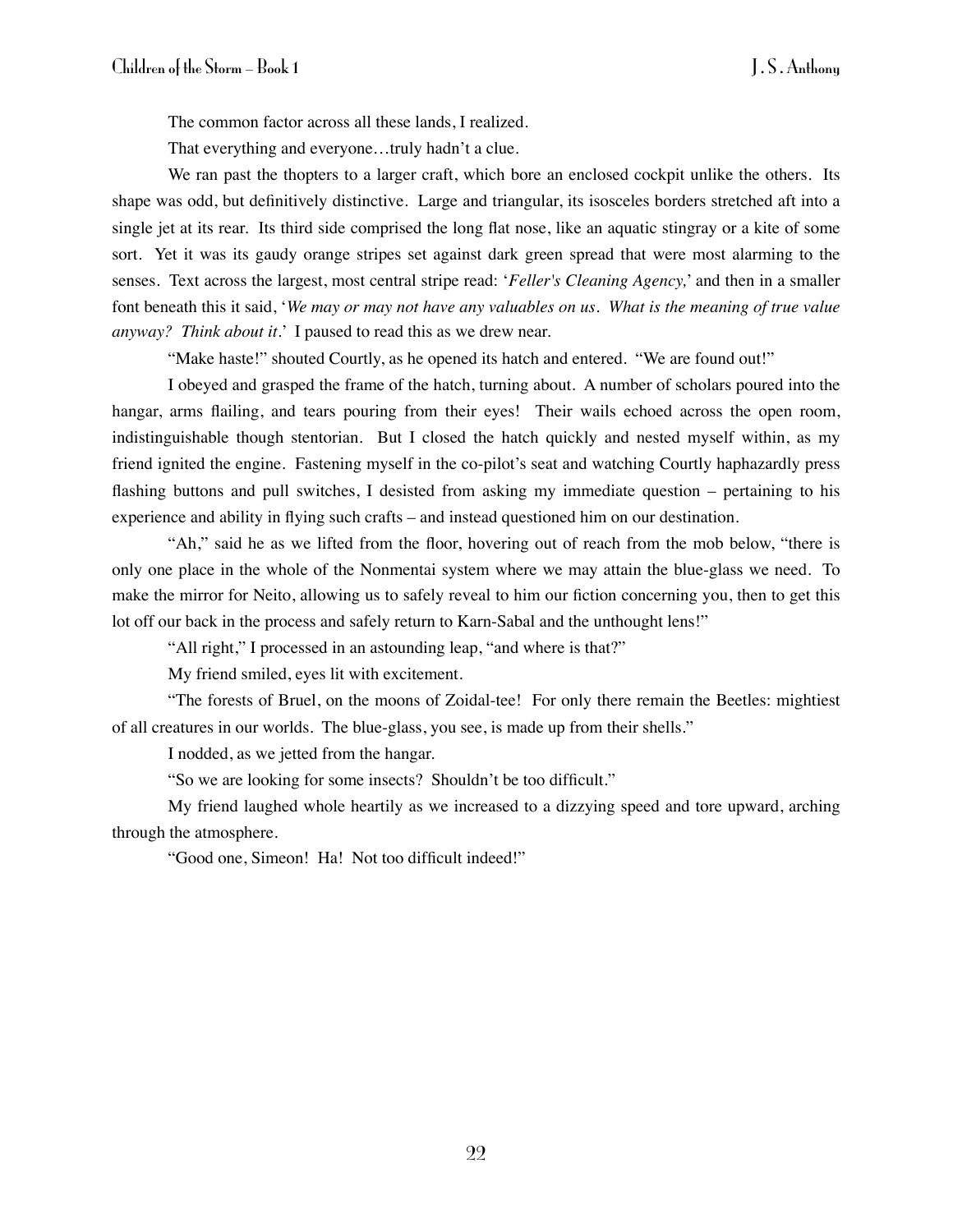### Chapter 5 The Beetles of Power Forgotten

"I must ask," I asked, as our kite moved about the dotted black of space, "what is the meaning of this vessel's title? On its side? '*Feller's Cleaning Agency*?' I thought that lot were librarians."

"Surely," laughed Courtly. "For some time the interplanetary space has been plagued with rival gangs of pirates. Since this began, it's become prudent for such vessels who wish to pass about freely, to mark their hulls with nondescript logos and seemingly inconspicuous business names."

"How strange. But this is understandable, I suppose. Yet, why then the subtitle? '*We may or may not have any valuables on us. What is the meaning of true value anyway? Think about it*.' Why would anyone say such a thing if their wish were to avoid detection?" I questioned. "It seems as it would draw, not repel unsatisfactory folk!"

"Ah. You aren't wrong, my friend. You see, in response to everyone's ideas about inconspicuous titles, the thieves simply began targeting all ships that bore logos altogether. As a result, all such ships that wished to pass unnoticed were found, many more transported valuables were stolen, and an increasing number of harmless small businesses were robbed in the crossfire! This simply would not do. In response, common folk began to be *as conspicuous* as possible. Proudly displaying all of their valuables, or at least images of potential ones, on their hulls in the hopes of dissuading any such heists. Yet at this, they were waylaid all the same…

"It seems that space-pirates don't really care *in the least* what the ships looked like, or what their sides read! So, to finally outwit them, everyone then began to add a third clause on their crafts! This time, folks wrote some question of metaphysical ethics, or a philosophical proposition. This, you see, actually began to work. For now whenever a robbery was to occur, the pirates would see the question and reflect introspectively about their actions. Grown so meditative, they wouldn't notice the ship eluding them until too late!"

"Wow… I just… wow," I gasped, amazed.

"Hmm. Indeed," said my friend. "Of course, this *also* generated a whole new race of piratemonks, who were both philosophically sound in thought as well as skilled in thievery. But these sorts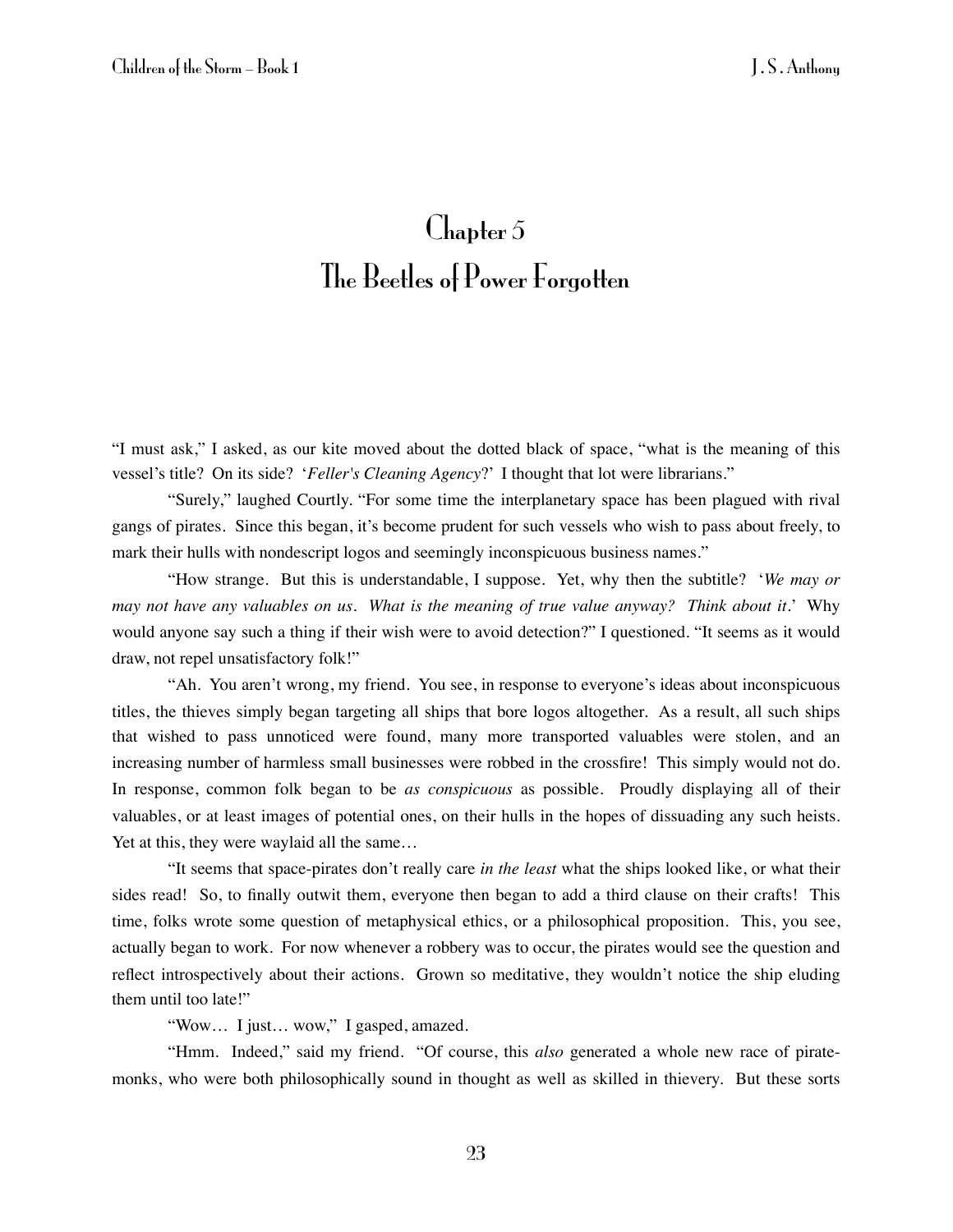mostly keep to themselves nowadays. Preferring to answer *big* questions than steal *little* things. I suppose the custom has since simply persisted by habit—–ah! Here we are then!"

Tugging the wheel to the right, our conspicuous orange and green triangle careened toward the planetary system. The planet itself, Zoidal-tee, seemed pleasant enough. It looked to have temperate land masses and comely blue seas. But its sphere held also a number of natural satellites fixed about its heavens in an eclectic array of diversity. Some appeared to be an incessant storm of dark grays and streaks of lightening, others had vast orange clouds passing over purple plains and fields.

We moved about through their collection, our great speed returning to my awareness by the proximity. Yet I was not afraid at this, while Courtly zipped cavalierly between the moons, employing their gravity to ride by zigging and zagging. Their surfaces passed by. At times, not a kilometer away from the glass they flew. Against this glass I pressed my hands, and peered through in astonishment. Truly, in that moment, I was surprised at two things. There were two thoughts. They were warming in my soul. They passed upon me, with a seamless coalescence…

First, I was not afraid.

And second, I was caught in wonder.

This was the moment I realized the beauty of these bizarre worlds. They laid about a common heaven in a mysterious exhibition of color and confusion. All held varied kinds of people, caught about their own cultures. All were aware that, while all so differed, they yet composed this confluent harmony. All were content to be what they may. All were happening simply by nature of happening, and with an ease that comes from an intuition unbound by overthought.

In my eyes, the lens through which I see my world, there I beheld these brilliant orbs.

They were captured by my gaze.

I was captured by their fierce and untamed beauty.

We were enamored together unto such affection.

*I could spend my life here,* I'd thought for the first time.

*I could ever romp about their savage elegance.*

Courtly slowed our pace, and I withdrew my contemplations. A larger moon dawned above us, blanketed by what looked to be swaying blue seas. Yet, as we turned over and brought its horizon beneath our perspective, I discerned that these were not seas but a single grand forest –– a jungle of deep blue-leafed trees, with trunks of blackened wood.

"The oceanpines," Courtly denoted. "This is Bruel, the ninth moon of Zoidal-tee. The only place in the known universe where dwell the Beetles of Power Forgotten."

"Have you been here before?" asked I.

"Nay," said he, as we made our descent. "Too dangerous."

I wondered at this, what sort of thing my friend would call dangerous. This was he who stared down kings, he who burned down buildings, and who loved to look through dimensions. But I would soon know well enough.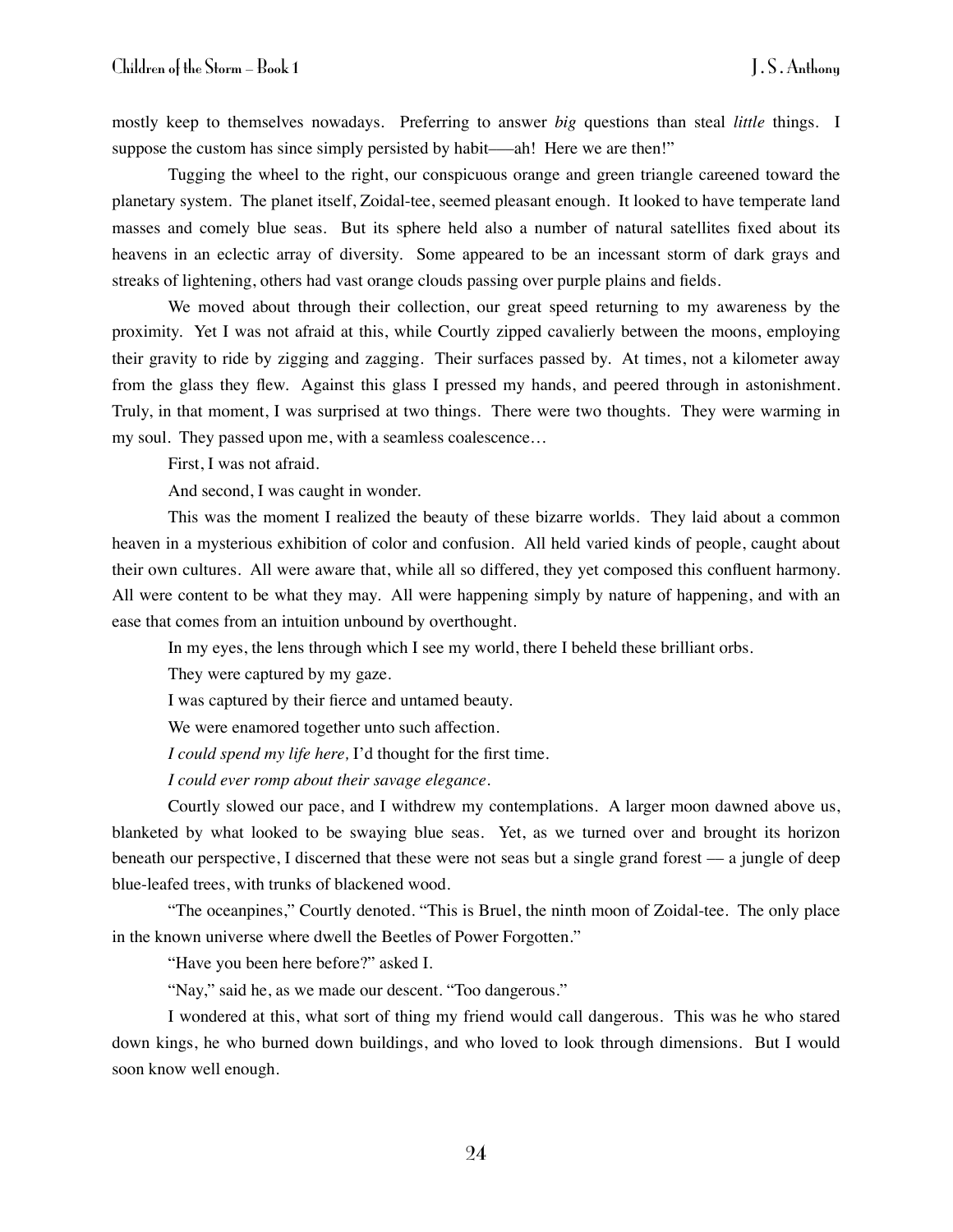Circumnavigating the orb for a few moments more at a lower altitude, we at last espied a clearing. Twas camouflaged in that it, while clear of swaying blue trees, bore in their glade'd absence pale shifting waters. Slowing above the small woodland lake, our vessel's jets pressed about the surface sending white waves from our keel. Small protrusions extended from our underbelly and stuck into the earth beneath the shallow pond. How Courtly determined this to have been shallow enough for us to land, or whether he had simply guessed and been lucky, I knew not. Though I suspected the latter.

The hatch hissed and opened. We disembarked.

The waters were cool and pleasant. They lit with a beautiful refraction from a source unknown; indeed, the heavens were black as ever. The trees also glinted shimmering golden rays. Yet again, there was no sun. As much as I knew, this system did not have a single star within reach, and yet each world was warmed and lighted. It seemed that each globe faintly shown and illumined the next, brightening an eternal relay of light about the system. Yet where would the light abide, when traced back from this set of endless reflections? I knew not. But the faint penumbral glow about things on the other worlds had fostered my fascination less. Less so, than this moon of Bruel: for this seemed lit with an *inner* fire dancing along its shades of blue.

Stricken by this wonder, I hushed. Courtly was also quiet, and uncharacteristically so. My friend stared, intent about the treetops as if listening to their wind-born chorus. Without a word, he waded forward from the lake to the nearest bank. I followed silently.

We entered the oceanpine wood.

The bark of their trees was black and slightly metallic, as if onyx. Still…it bore that pervasive tone of life, which all living things emit. The silent sound of breathing, the sightless scene of growing, and the single strand of joy and sadness was held about their airs. The atmosphere beneath the colossal canopy was thickened by these tones. Forward, as if drawn, we pressed inward between the dark shafts. They passed us like ancients watching, whispering their stories.

Courtly stopped suddenly. I paused beside him, face questioning. But he looked ahead.

There before us it seemed as if the trunks began to hum. I wasn't an audible sort of hum though, for all was quiet. There sighed only a faint breeze above. But the hum, which swelled like life within, poised beneath the warming sun. Twas the hum of the cosmos throbbing and groaning, echoing off the edge of darkened space. It was refracting from the corners of creation.

Then, the trees before us drew apart. Their thick and mighty beams bowed at the middle, bending outward, to present a verdurous tunnel between. Golden light drifted down from above to illumine this newfound vale. Yet such radiance poured like dew drops from the *leaves above*, not from the stars beyond.

So came the Beetle.

Its approach was blurred, as if resistant to focus. Indeed the wood's calm could never be *abruptly* altered. Nothing abrupt could happen here, nothing but the gradual. It was a truism immediately known to those who beheld it. For there remained some sylvan demand for serenity upon the air. Thus, as the great thing drew in from beyond the archway, its visage seemed veiled by many eons. Despite how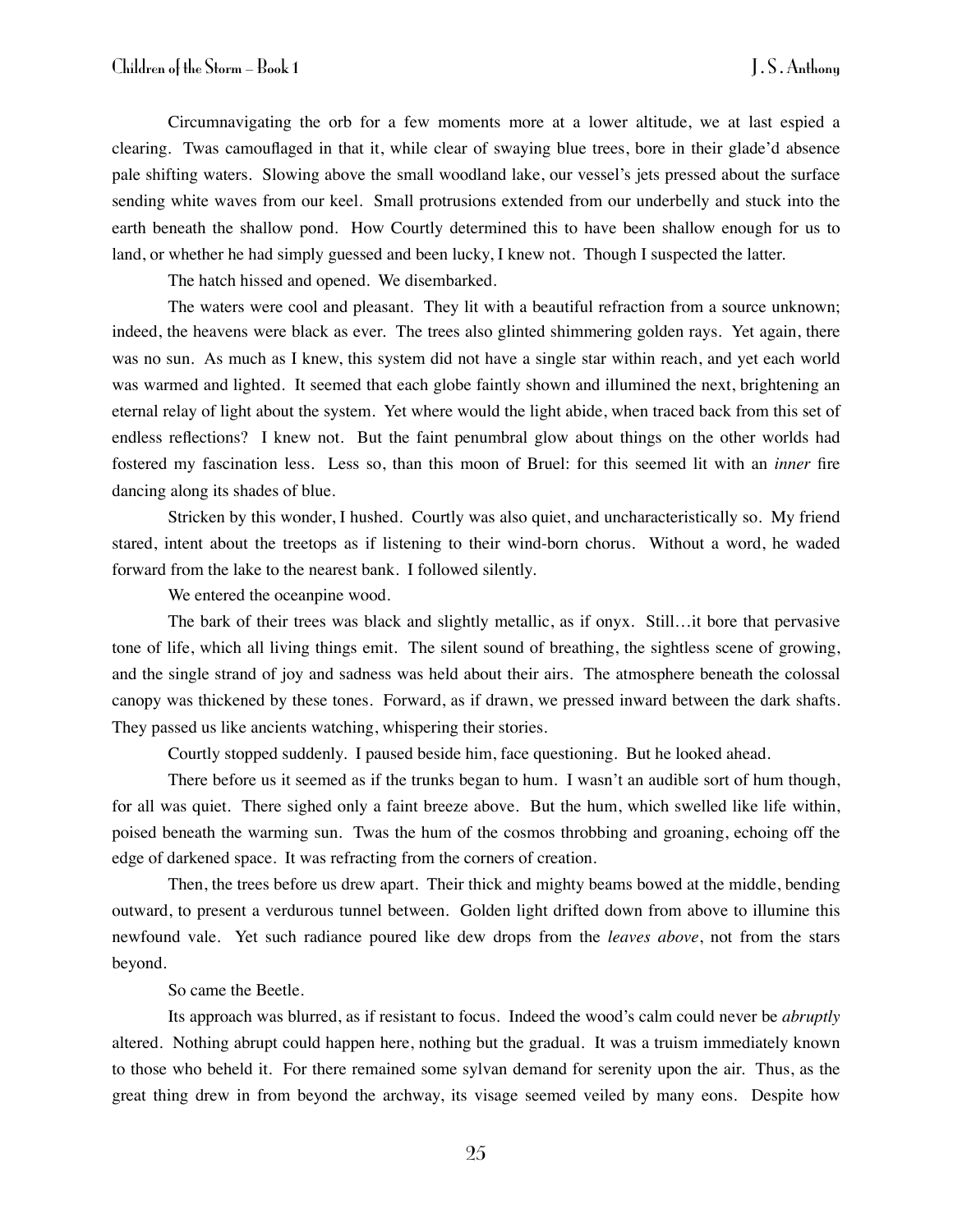keenly we attempted concentration, it remained lost somewhere between our waking and closing eyes. Bleeding like lights through a teary gaze, did it wade. Yet it was not from simply *beyond* the archway spatially, but also *within* it. It passed forward as if the trunks of sable wood were not trees at all.

Instead they each were chasms, tears in space. Their black was not a thing*–––but an absence*. It showed through to the far rim of space, spilling through this threadbare point of reality's scape. Each pine was a pillar: cylindrically wound shoot of space-time reaching up. They towered and bore these azure leaves as the fruit of their contusion with *this* point in time. They were a nexus of the prime dimensions.

Thus, what titan drew nigh, came not from *between* the trees.

Nay, but *from* the trees, which were themselves an aperture between realities. The present moment lay strewn about what fissure they tore. Many pines carried pieces of its advancing form, reflecting like curved and narrow mirrors. Winding toward us discordantly, the pulchritude of the wood unbroken. Its ethereal hum and sway went ever dancing. Until, seamlessly and without breaching this a rhapsodic gradual cadence, there it stood. It was looming before us in full clarity, as if it always was so and couldn't ever have been otherwise.

Vast and mighty, the great insect bore down upon us with eyes, black and starlit like nebulae.

It stood highly: terrible antlers arching, fiercely crowning our sky.

It stood deeply: abdomen reaching far out of sight the way it came.

It could not be known, or written, how tall or long it was. For the further one beheld it, the further one realized no measure could capture it. For unlike all other things that are, it was not *near enough to reality* that it may be compared.

It was not beside the trees, nor was it before us.

And yet… it *was*.

It was not in this present moment but far across time!

And yet… it also was here.

How that we may judge its boundaries or estimate its girth? But all time and space seemed woven around it. That its height seemed to stretch indiscernibly upward. Twas as if height itself, *that intangible idea,* was bound to define this prominence. Behind it, all space curved as if to concede that it could not contain the depth this being wore in its endlessness. Twas as if depth itself, *that ethereal notion*, was first thought of to express this being.

Yet it did not seem infinite; there was some ineffable quality attesting to its creature-hood.

It was wise but not *all* knowing.

It was boundless, but only so within the bounds of creation*: not eternal.*

Thus could I not look away from its gaze. Presumably, Courtly was held in a similar trance. Looking back, I remember clearly our intention in attending this nigh-omnipotent court was to attain blueglass from this behemoth. But there was no delusion with force enough to compel such an aim to remain in one's thoughts when proximate to such terrible power. Already, without such ploys, one's futility in existence is prevalent to the senses before this presence: It who has walked along the ages, it whose home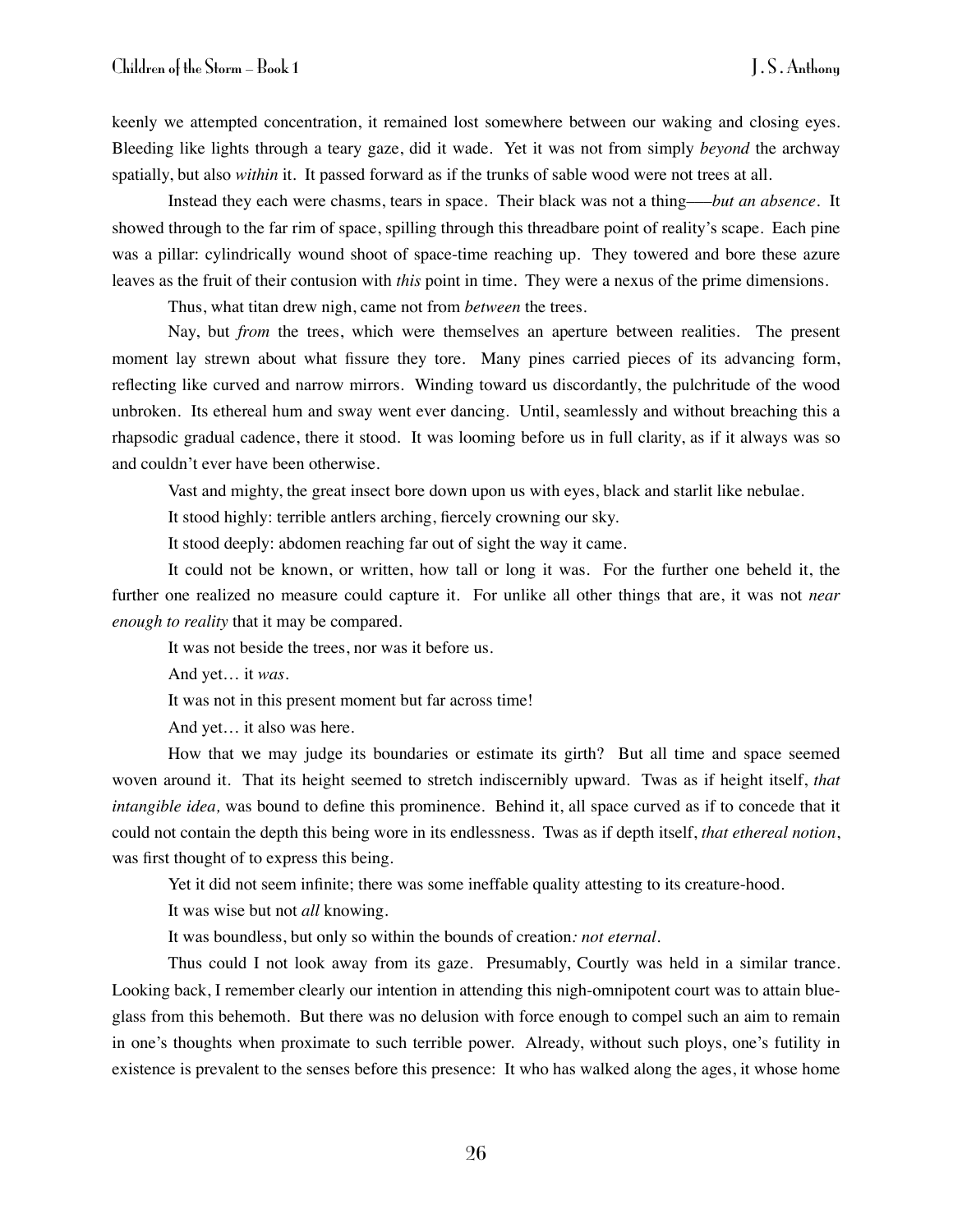was the spaces between the spaces. It could *not* exist before any lesser things without exposing, by nature of its dominance, that lesser thing's frailty. Twas the nature of true might.

So did we stand, all thoughts of attaining our former ends not abandoned, but simply eradicated.

Stillness settled, gilding our thoughts and the breeze upon our skin.

Then came our question. For those winds swept by  $us -$  through  $us -$  brushing our mental complexions. They were stirring up some deeply forgotten wonder. It rose upon our lips. Despite our fright, the question burst forth into the open air.

"Who are you?" asked Courtly and myself, in a nearly simultaneous manner.

The antennae of the beetle quivered atop its helm. As the conductor of an orchestra, it quickened the air. That breeze, which stirred our question from us, rushed back the way it had come. With its passing arose the answer we sought for; it sprung up, as is from our own reasoning. As if, by our contemplations we knew in part the unspoken answer to our question. Yet it surely was the winds. This we knew beyond any power of self-deception. It was the forward winds that answered us.

"The Power Forgotten," we whispered in unison. We lowered to our knees.

Again it woke the winds.

Thoughts, like feelings, rushed within along the winds that rushed beyond us.

So came its answer.

It had drawn us near, by all these many means. It was, of all creatures found in flesh, most mighty. One of few races, along with man, with a soul that held both form *and* spirit. So were they brought about, these ancient carthipods. They were born to roam the old worlds, finding the corners of time and beat their wings. Such a fury was brought forth by their wings! They were the instrument of a mighty Storm, which echoed through the cosmos. Its echo called us, here to the wood that lay between the spaces.

"Why have we come?" we asked, questioning from the wayward wind.

The answer swept back the way it came.

Far and aloft, a beetle had perished! Not the first to have so fallen — but it was the only within our time. Shedding its flesh, its mortal remnants raced about the heavens. Each half of its great shell folded and condensed into a nexus sphere. Each was blue, yet ever glowing a lucent gold. They lit with unmatched resplendence! For in them collided the great lights: white rays that shone from the dawn of time, and orange infernos blazing at its end.

After eons of corrosion, these magnificent spheres devolved into the comparatively feeble substance called 'blue-glass.' But at the height of its half-life such spheres could harness unparalleled dimensional power.

A beetle had passed. Two spheres were forged. These required sanctuary until they also slept into the mild glass. Realization of our task dawned, and we bowed low. Our foreheads rested on the blackened earth, amid dazzling blue leaves scattered like flecks of sky.

The throbbing hum of the great forward winds rushed! For the titan made its siring feat upon our souls. At the crown of its great antlers emerged those nexus spheres of power, floating to descend upon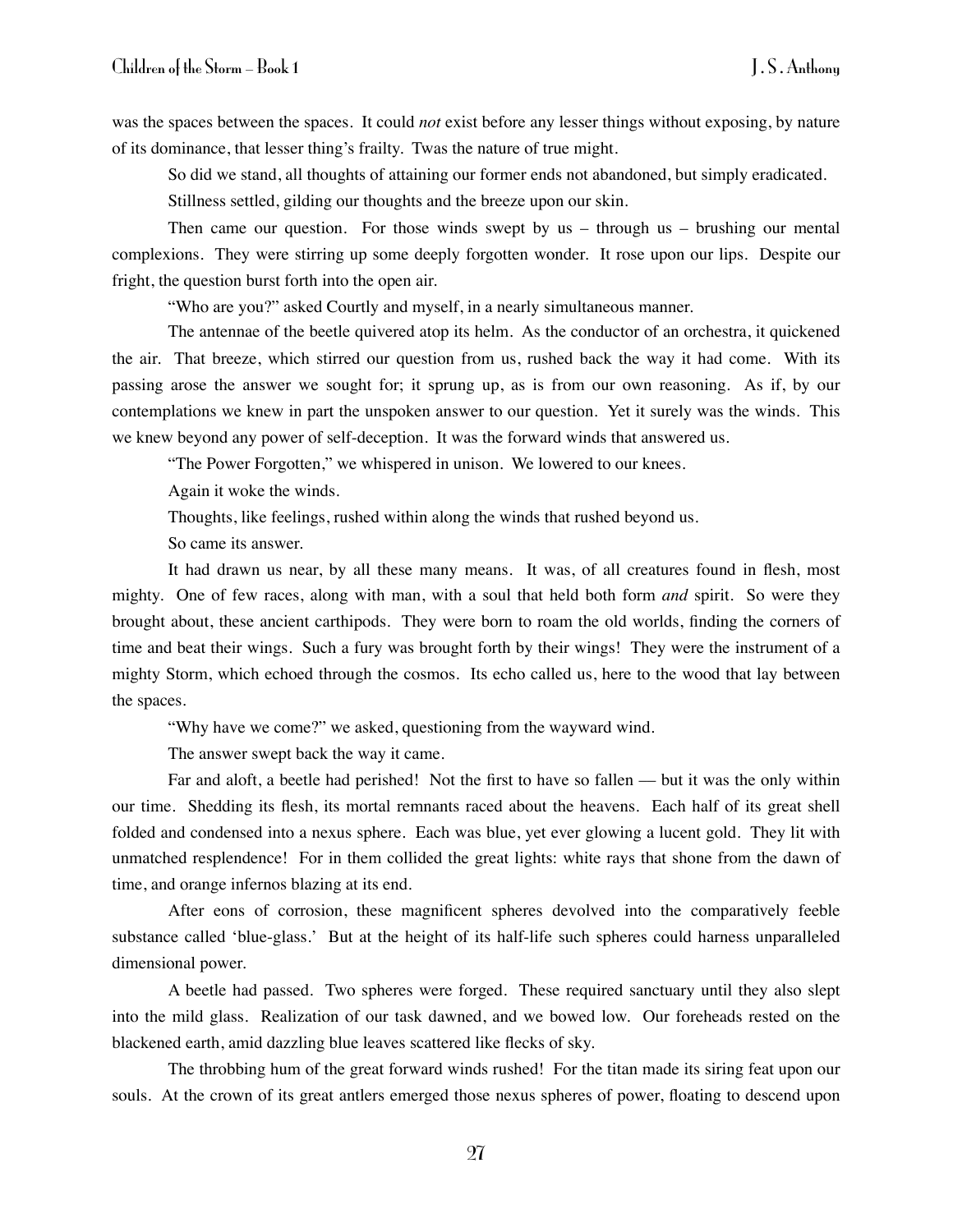our shoulders. Alighting there, as sparrows of a higher realm, the shifting sapphirine surface breathed. It became those winds against our flesh, throughout our thoughts, upon our souls.

A third time then, the wind quickened beyond us…

We quickened within, to rise.

Our eyes were lit with fires of crystal blue starlight.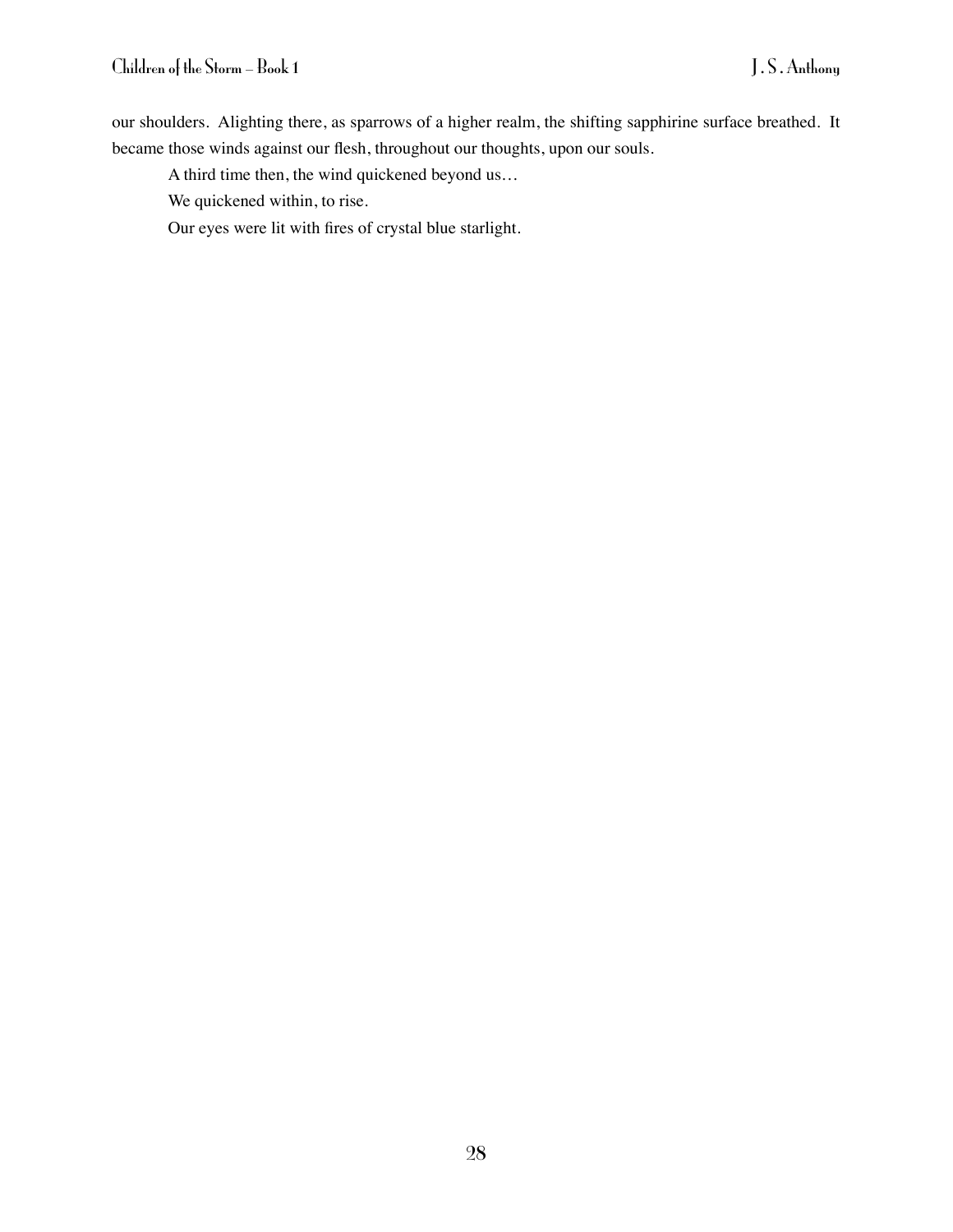### Chapter 6 The Engine and the Oceanpines

Harkened to the heavens, we heard the roar of coming engines. Courtly and I emerged from the pines of thick cosmic wood, and looked above. *It was that engine of humanity.* Upon their mortal purposes we watched. With quickened souls of starlight, we understood their vices.

Some great metamorphosis had catalyzed our courage! It worked in us great tuning feats of calm and resolve. Although, its might was born from *empathy* and of seeing all that *truly was*. The purposes of our little creatures, were naught beside the plight of that Storm! So we looked up as countless ships attended our horizon.

The great engine of humanity approached!

What ceaseless turning! Grinding against the wheels of time, ran the plight of man. What order lived within their heart; their very soul wrestles against fate, purposing to define itself and fulfill its native urgings. What external thing may define their boundaries, or conform them to its character? Now we saw its truth…

Truly ––– within the inmost being of man lay *not* mysterious waters. Many yearn that it were so. Many wish, that deep with in them are held unfathomable and wondrous mysteries! They wish to be gods, and lords of creation. But unlike the *infinite and the eternal*, humanity has *many boundaries*.

Truly ––– *neither* in man lay purely natural lands. They do not carry the mark of lowness, which the Mother lays in the rest of the animal world. Others of the human race imagine themselves not *divine* but only natural: a thing able to wreck about creation as all the other beasts, carefree and uninhibited. But unlike the *finite and the animal*, humanity has *many dimensions*.

Truly ––– within man there is *only* the machine. There is what organizing apparatus works in endless toil to order its surrounding world. They are not divine. They are not natural. They are born of some unknown force, which both orders and destroys. They are that place between. They are both stewards of an earthen kingdom, and arbiters of a heavenly one. Why is this so? Why exists this disjunct imposition? While everything else moves toward peace, *be it wild,* why does man run toward order, *be it far from beautiful?*

Tis by this soul of structure: the inner engine.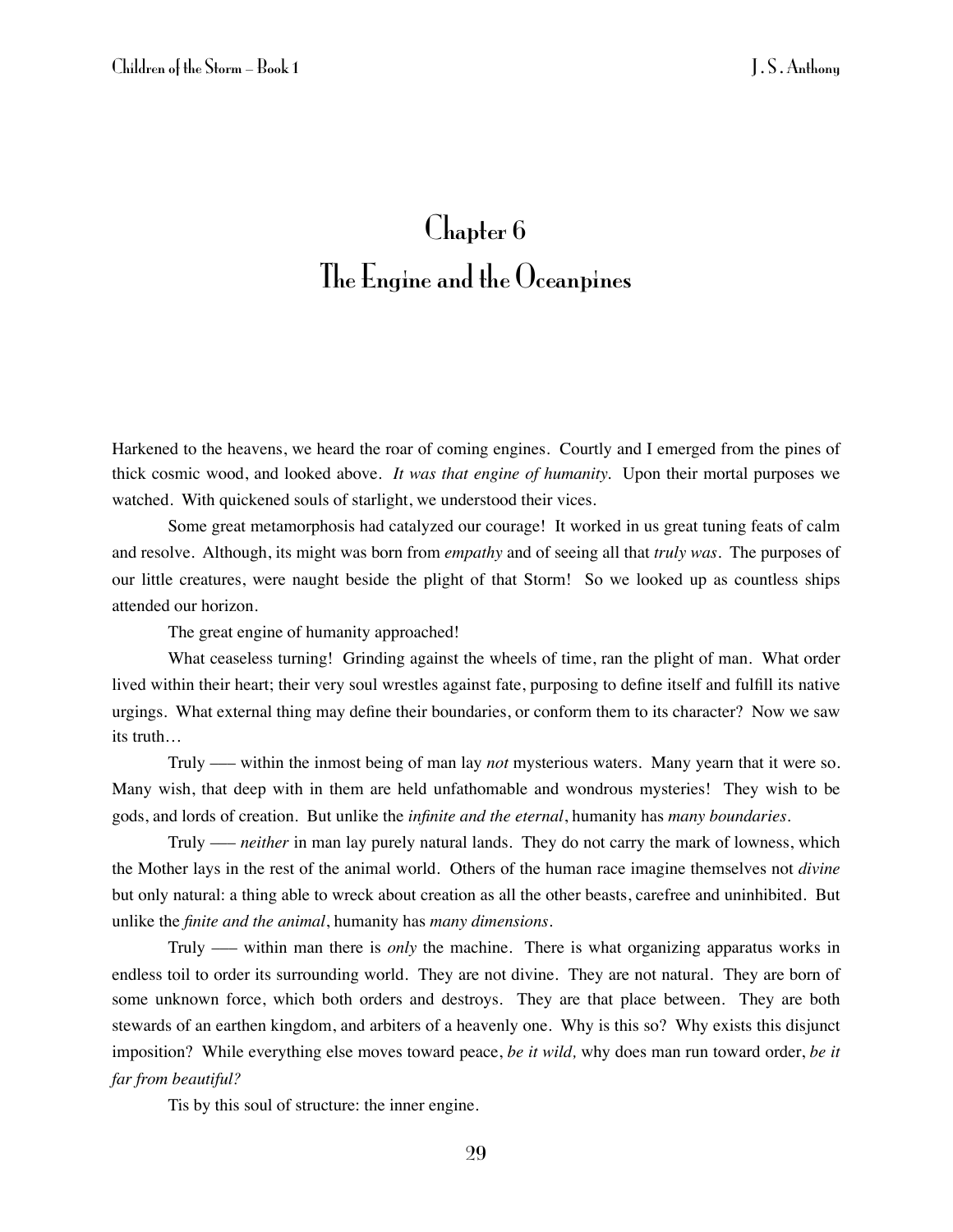We know this, although we have now forgotten. We sense it in the distance we feel, against the otherwise homely soil. We hear it in the strangeness we perceive, beneath the otherwise majestic sky. For the winds of nature are ever building in their accusation! Its billows clash upon the doorsteps of our towers, with the animals. Its fathoms reign over our highest citadels, with the divine.

We learned this then, beholding the advent of our mortal foes. The stillness of the oceanpines, was resting through our spirit's tranquil seas. *Know thy place engine of humanity,* thought the winds my friend and I partook together. *We have not escaped the roar, the call of the great beyond!*

What planets of the wild beckon?

What worlds of yonder mystery call?

Our hearts aligned unto the Storm. The lasting gale, it rages through both time and space: ordering all things into what beautifully untamed lands remain. This wilderness was undaunted before the coming engine, its own might a matchless industry. We are now the stewards of its call: the aegis of its majesty. We are the guardians of what dominion runs even from Earth to Karn-Sabal! These cornerstones were founded, and we were tasked to keep their borders safe.

Thus, dawned before us were these ships of many banners. Yet we looked up as if to peer *through* them. With eyes shimmering, we looked beyond their great array. Royal spears of bronze and blue, neat eclectic scholars lamenting, mayhap some monkish pirates also: these all tore unto our ninth moon. Its ocean tones glowed above, lit by that peal of orange mortal fires. They looked down seeing only their own intentions, not the wider lands.

So came the thoughtless minds of man to ensnare the mindless thoughts of nature.

Those mortal engines were loud upon the heights.

Those eternal forests were quiet on the ground.

Was come Neito, the Green: that he should wish for knowledge and for power? Was come Merza, the Scholars: that they should waylay him thus? Nay. But lost ones, one and all these came! For hither hath their blindness led them.

So *balanced* did we emerge then, my friend and I out from the wood.

He came sobered by the truth from his recklessness. I came enlivened by the wonder from my wariness. We came together tempered by our difference into a singular thought. Past those coming did we look, up from the woodland moon. Past unto those many worlds laid together all around, we set our new intentions. For then, within our souls quickened the power of the nexus. Our sight became our avenue, to cast off and venture there.

*There!* Aloft were held many wonders.

They hung *above* like chandeliers upon the black expanse around us.

They whispered *below* within what relics we now guarded in our hands.

They turned *surroundingly* about their astral ballet, bold and beautiful.

Upward leapt our loves! In a flash, my friend and I emerged, as a bolt of light up from the ground! Past the armada of Neito we flew, and the array of nonmentai as well. Two streaks of celestial light struck the black of space, beyond their mortal reach…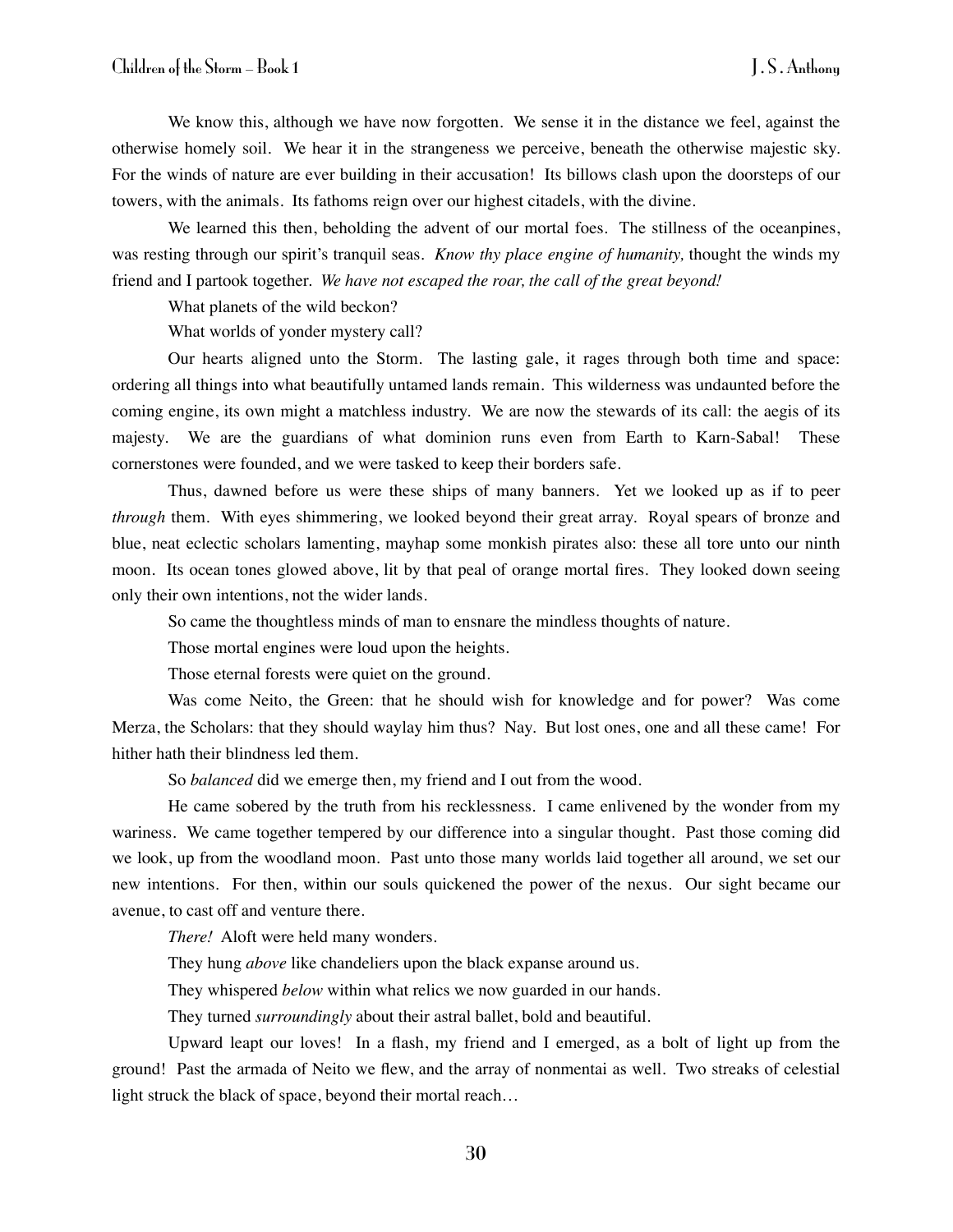To see what careful dreams are come to mystify our fascinations, we run to ever be enchanted! Should we embark, to roam, to travel their lands and meet their peoples? Aye! For of truth we were given, beyond all reason! Of joy were we gifted, beyond all jest. Come kings and laymen, we shall evade thee! We turn away unto the distance, flying. Untoward thy vices we stand, thou lost humanity. Onward to exotic corners we turn, finding full the bloom of what celestial verdure adorns the heights of all creation!

> We to romp the wilds undaunted! We to hold the heavens ours. We to soar throughout creation! We to laugh about the stars.